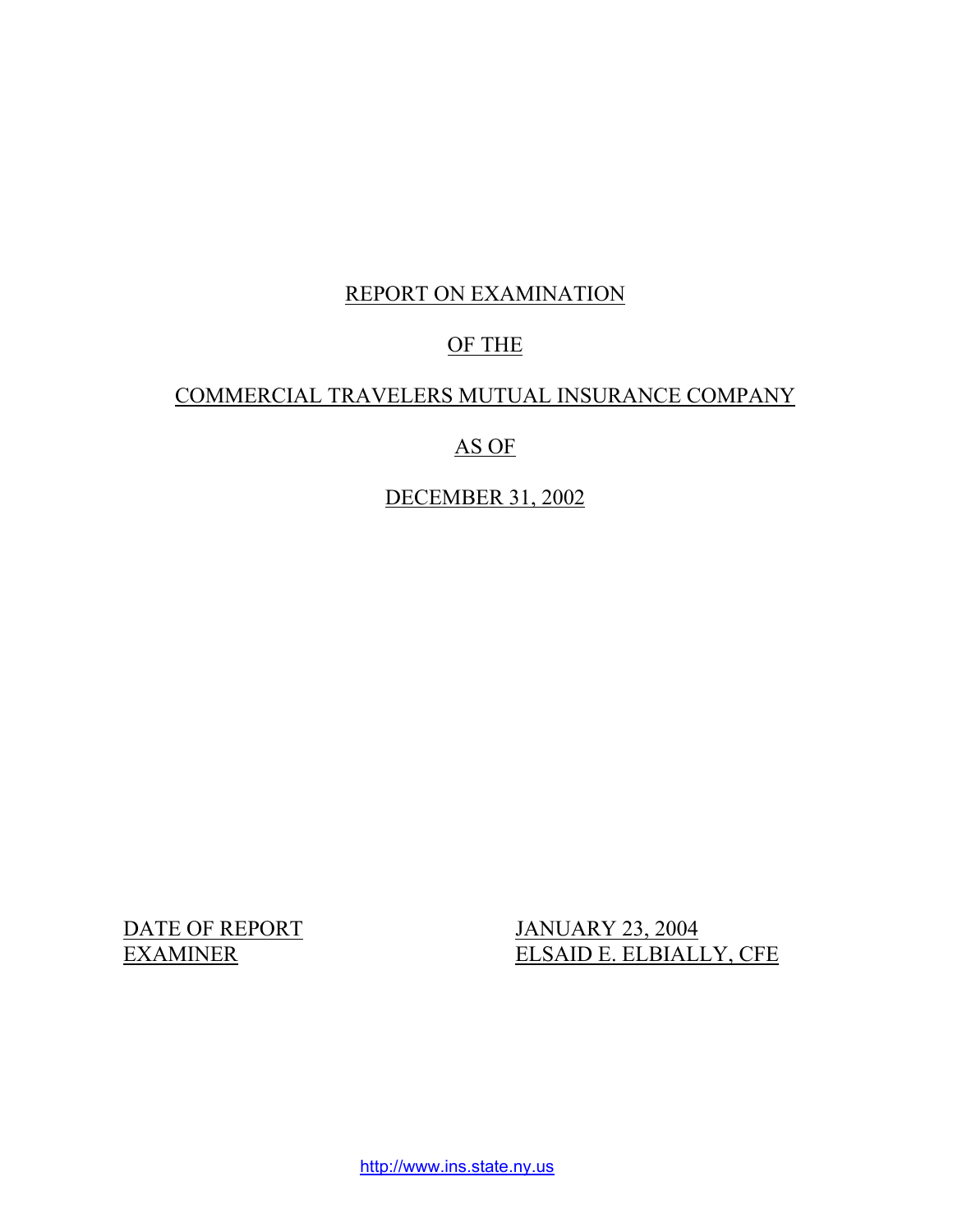# TABLE OF CONTENTS

| ITEM NO. |                                                  | PAGE NO.       |
|----------|--------------------------------------------------|----------------|
| 1.       | Scope of examination                             | $\overline{2}$ |
| 2.       | Description of Company                           | 3              |
|          | Management<br>A.                                 | $\mathfrak{Z}$ |
|          | Territory and plan of operation<br><b>B.</b>     | $\overline{7}$ |
|          | C. Reinsurance and pooling arrangements          | 8              |
|          | Holding company system<br>D.                     | 11             |
|          | Significant operating ratios<br>E.               | 13             |
|          | F.<br>Custodian agreements                       | 14             |
| 3.       | <b>Financial statements</b>                      | 16             |
|          | <b>Balance</b> sheet<br>A.                       | 16             |
|          | Underwriting and investment exhibit<br><b>B.</b> | 18             |
| 4.       | Aggregate reserve for unpaid claims              | 19             |
| 5.       | Market conduct activities                        | 20             |
|          | Sales and advertising<br>A.                      | 20             |
|          | Underwriting and rating<br><b>B.</b>             | 20             |
|          | Claims settlement practices<br>$C_{\cdot}$       | 22             |
|          | Prompt Pay Law<br>D.                             | 29             |
| 6.       | Compliance with prior report on examination      | 33             |
| 7.       | Summary of comments and recommendations          | 34             |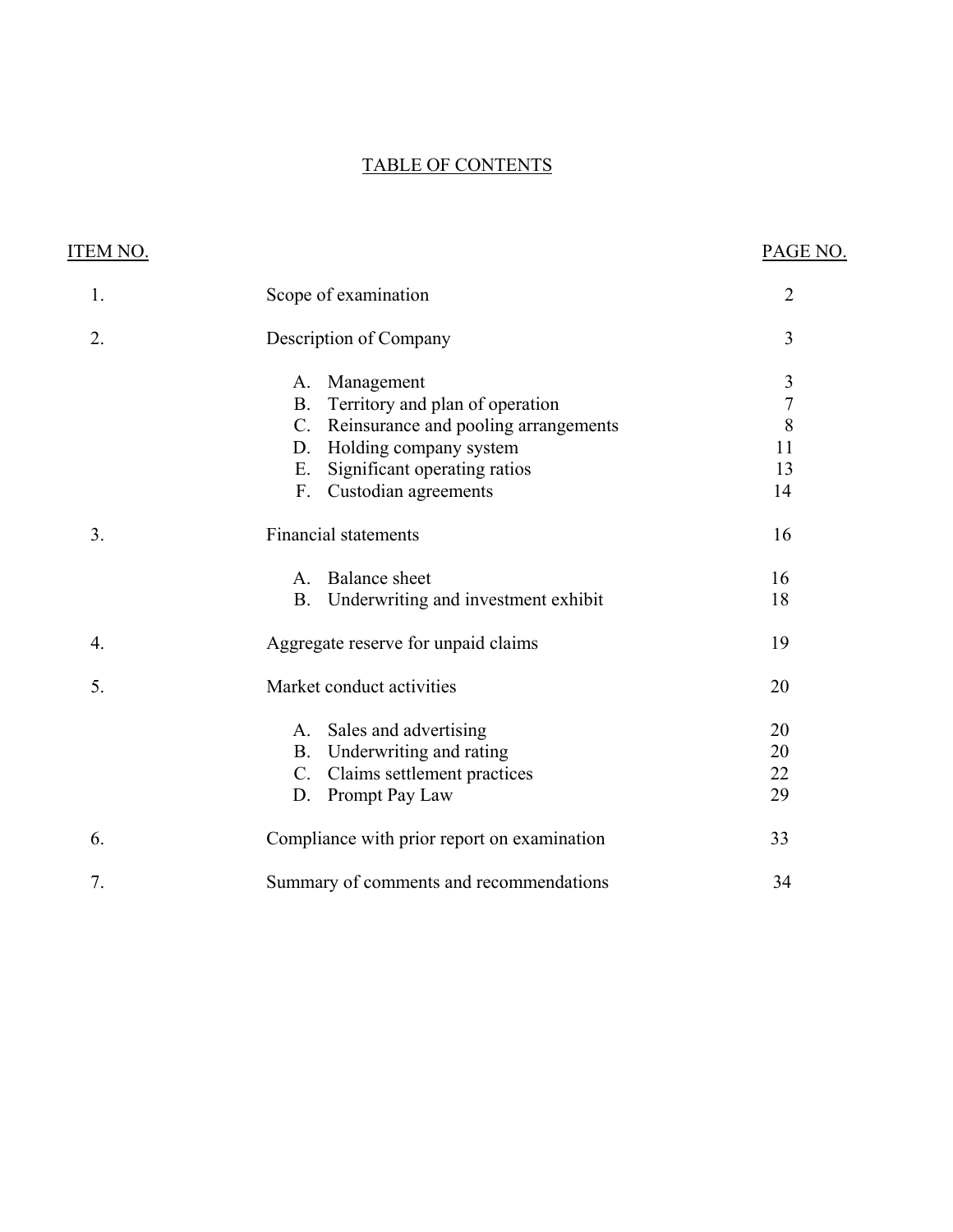

25 BEAVER STREET STATE OF NEW YORK INSURANCE DEPARTMENT NEW YORK, NEW YORK 10004

Governor Superintendent Superintendent Superintendent Superintendent Superintendent Superintendent Superintendent

George E. Pataki Gregory V. Serio

January 23, 2004

Honorable Gregory V. Serio Superintendent of Insurance Albany, NY 12257

Sir:

Pursuant to the requirements of the New York Insurance Law and in compliance with the instructions contained in Appointment Number 22009, dated March 10, 2003 annexed hereto, I have made an examination into the condition and affairs of Commercial Travelers Mutual Insurance Company, a domestic accident and health insurer, as of December 31, 2002 and submit the following report thereon.

The examination was conducted at the Company's home office located at 70 Genesee Street, Utica, New York 13502.

Where the designation "the Company" appears herein without qualification, it should be understood to indicate Commercial Travelers Mutual Insurance Company.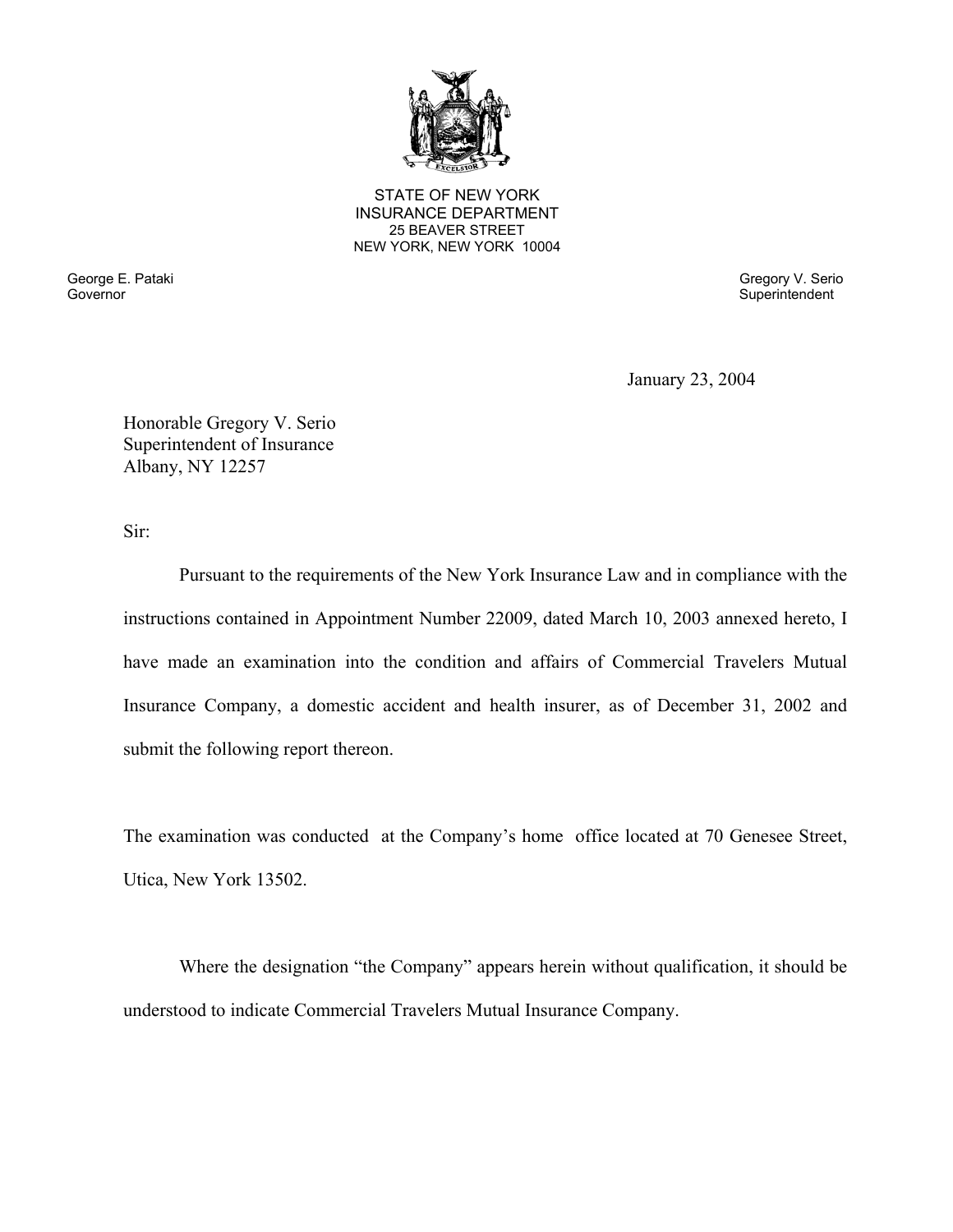#### 1. SCOPE OF EXAMINATION

The Company was previously examined as of December 31, 1998. This examination covered the four year period from January 1, 1999 through December 31, 2002. Transactions subsequent to this period were reviewed where deemed appropriate by the examiner.

The examination comprised a complete verification of assets, liabilities and surplus as of December 31, 2002, in accordance with Statutory Accounting Principles, as adopted by the Department, a review of income and disbursements deemed necessary to accomplish such verification and utilized, to the extent considered appropriate, work performed by the Company's independent certified public accountants. A review or audit was also made of the following items as called for in the Examiners Handbook of the National Association of Insurance Commissioners:

> History of the Company Management and control Corporate records Fidelity bonds and other insurance Officers' and employees' welfare and pension plans Territory and plan of operation Growth of Company Business in force Reinsurance Loss experience Accounts and records Treatment of policyholders and claimants

A review was also made to ascertain what action was taken by the Company with regard to comments and recommendations contained in the prior report on examination.

-2-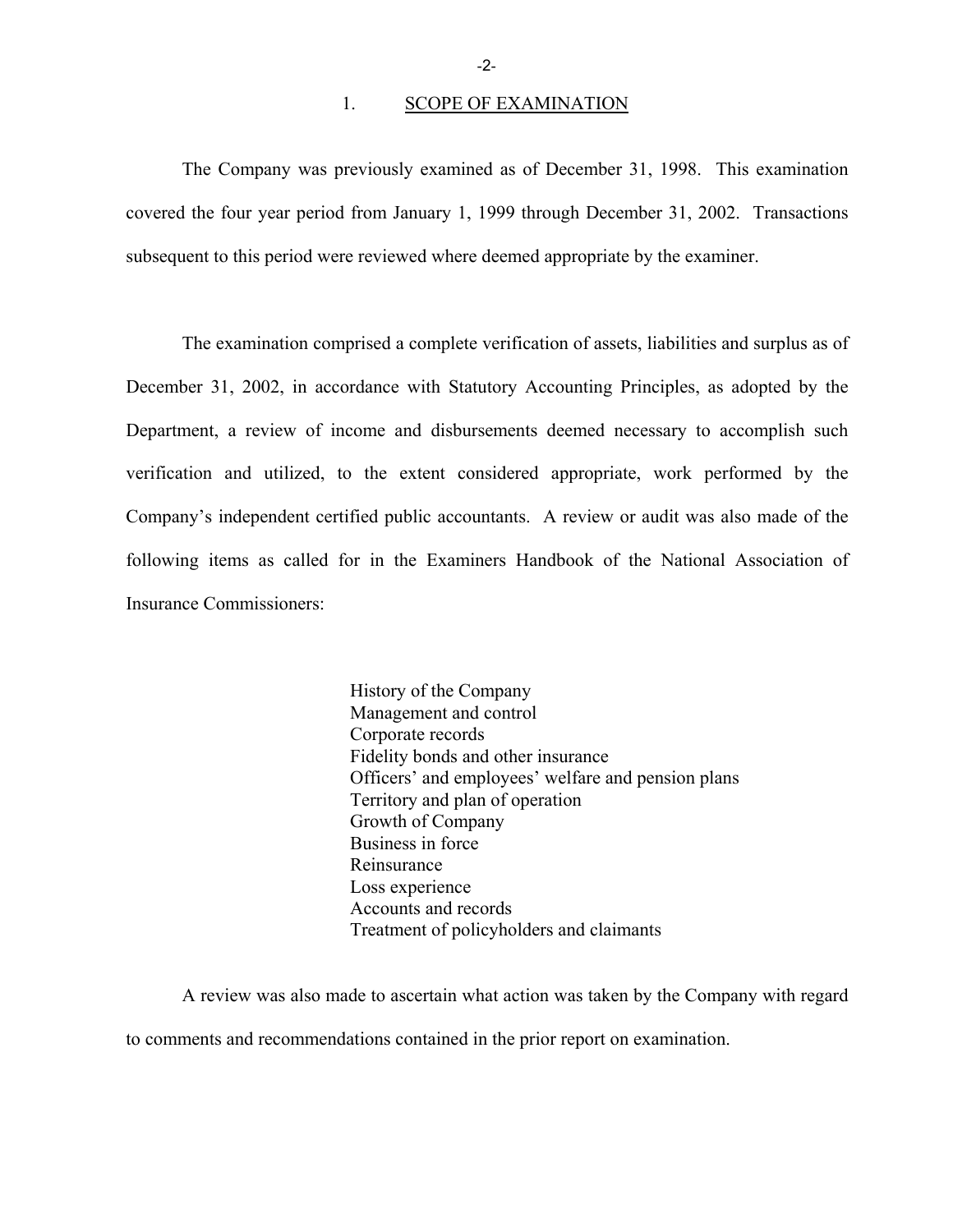This report on examination is confined to financial statements and comments on those matters which involve departures from laws, regulations or rules, or which are deemed to require explanation or description.

#### 2. DESCRIPTION OF COMPANY

The Company was incorporated as "Commercial Travelers Mutual Accident Association of America," a cooperative assessment health association, under the Laws of New York and commenced business on March 20, 1883. The Company's name was shortened to "The Commercial Travelers Mutual Accident Association" on May 22, 1953. Operations were conducted under the cooperative assessment plan until February 16, 1970. On that date, the Company re-incorporated to become a mutual accident and health insurance company. Concurrent with this change, the present company name was adopted. The Company is licensed under Article 42 of the New York Insurance Law.

On May 6, 1988, a merger was effected between the Company and InterAmerica Consolidated Mutual Insurance Company of La Grange, Illinois. Commercial Travelers Mutual Insurance Company was the surviving corporation.

#### A. Management

The by-laws of the Company provide for a board of directors of thirteen members, who are elected for three years terms. The directors are classified into three groups, as nearly equal in number as possible, and are elected in such a manner that the terms of office of one of the groups expire each year. The by-laws provide for an annual meeting and three regular meetings per year.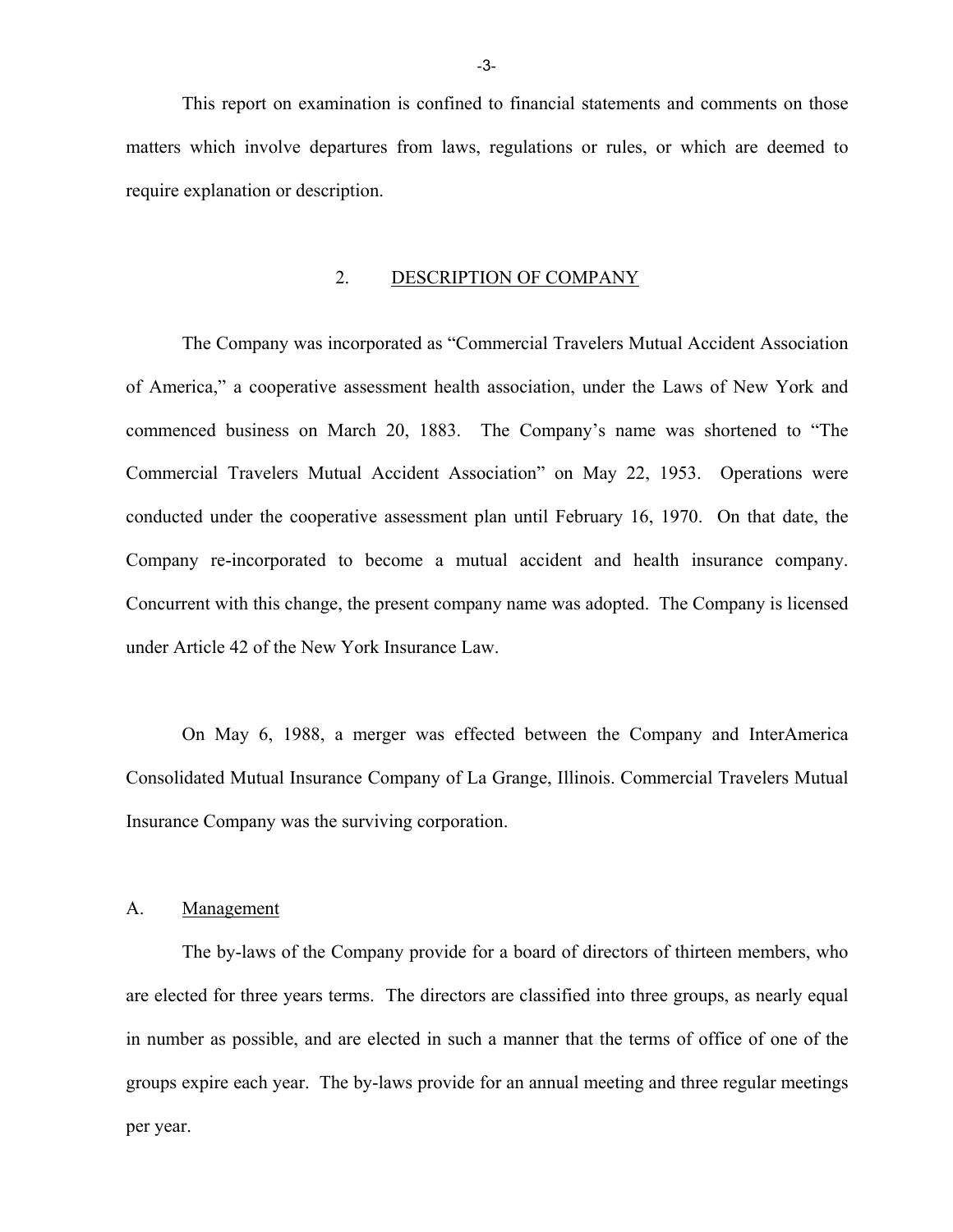The directors of the Company, as of December 31, 2002, were as follows:

Joan W. Compson Financial Officer,

Stephen A. Gilles President,

Richard R. Griffith President,

Frederick H. Hager President,

Kevin M. Kelly President,

Barneveld, New York

Barneveld, New York Utica Boilers, Inc. Earl C. Reed President.

Robert N. Sheldon President.

Dwight E. Vicks, Jr. President,

Name and Residence Principal Business Affiliation

Clinton, New York Carbone Auto Group

Utica, New York L A Stewart Associates, Inc.

Utica, New York Sturges Manufacturing Company, Inc.

Clinton, New York HMO Metal Finishing Group, LLC

Harrison J. Hummel, III President and Chief Executive Officer, Mohawk, New York Hummel's Office Supply

New Hartford, New York Jay-K Independent Lumber Corporation

Jeremiah O. McCarthy President and Chief Executive Officer, **Oneida County Rural Telephone** 

Utica, New York Reid-Sheldon and Company

John B. Stetson Chairman of the Board, Barneveld, New York Commercial Travelers Mutual Insurance Company

Herbert E. Trevvett President and Chief Executive Officer, Poland, New York Commercial Travelers Mutual Insurance Company

Paul H. Trevvett Senior Vice-President, Cold Brook, New York Commercial Travelers Mutual Insurance Company

Utica, New York Vicks Lithograph and Printing Corporation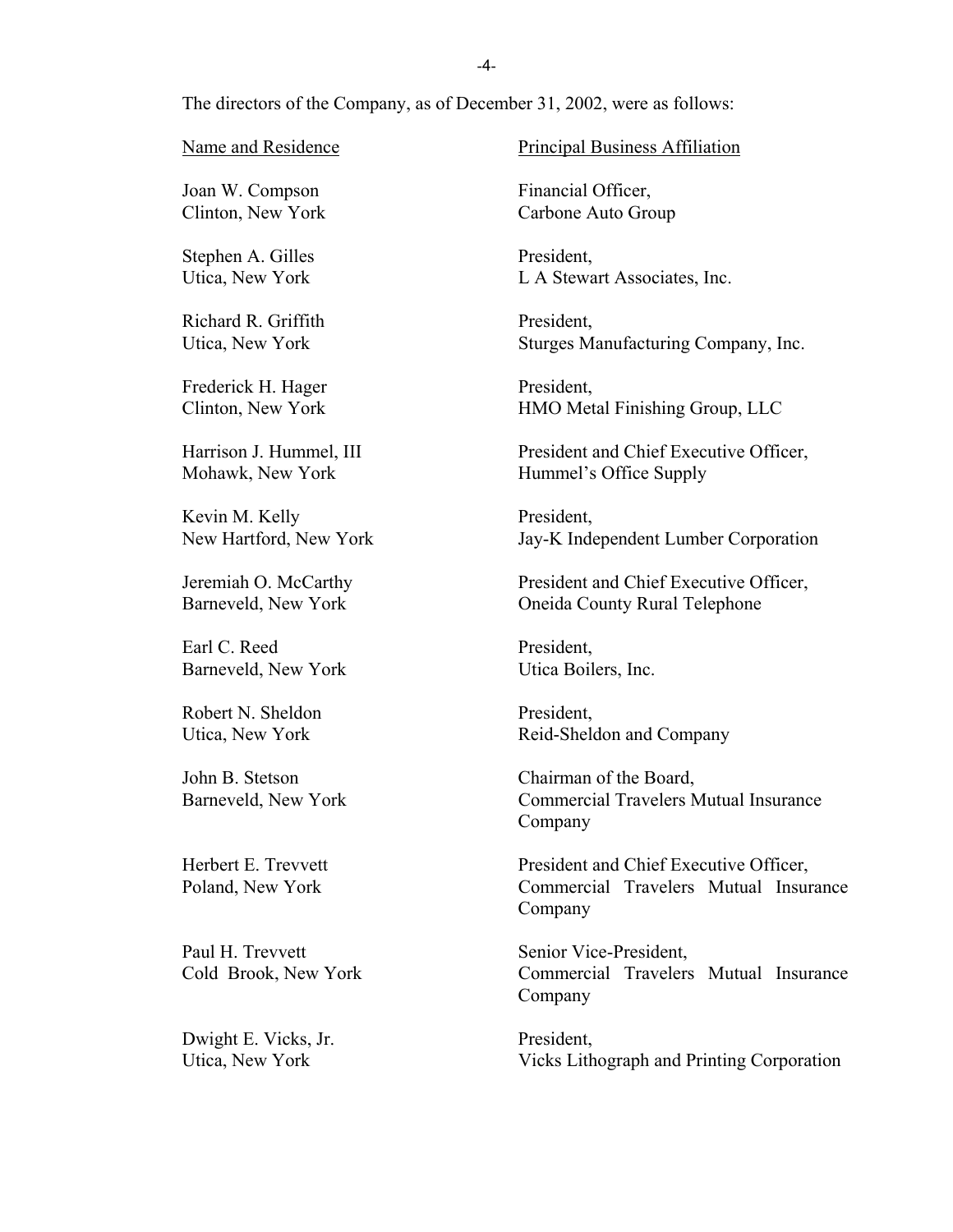The examiner reviewed the minutes of all board meetings held during the examination period, as well as the minutes of the board's various committees, and noted that such meetings were well attended. However, the following observations were noted:

(A) The Company failed to comply with Article VI, Section 1 of its by-laws, which calls for its Executive Committee to be composed of "…the President, the Chairman of the Board and six directors…".

According to the minutes of the Board of Directors' meetings and minutes of the Executive Committee, for the years under examination (1999-2002), the Executive Committee was comprised of the President, the Chairman of the Board, and five directors.

It is recommended that the Company amend its by-laws or add another director to the Executive Committee, in order to comply with the requirement of Article VI, Section 1 of the Company's by-laws.

(B) The Finance Committee meetings were not well attended by two of its members. However, because of a provision in the Charter and By-laws, which allows for Directors to serve as alternate members of any committee, on an as needed basis, all the Finance Committee meetings had a quorum present.

Despite the poor attendance of two members, the Board of Directors continued to nominate and elect these members to the Finance Committee.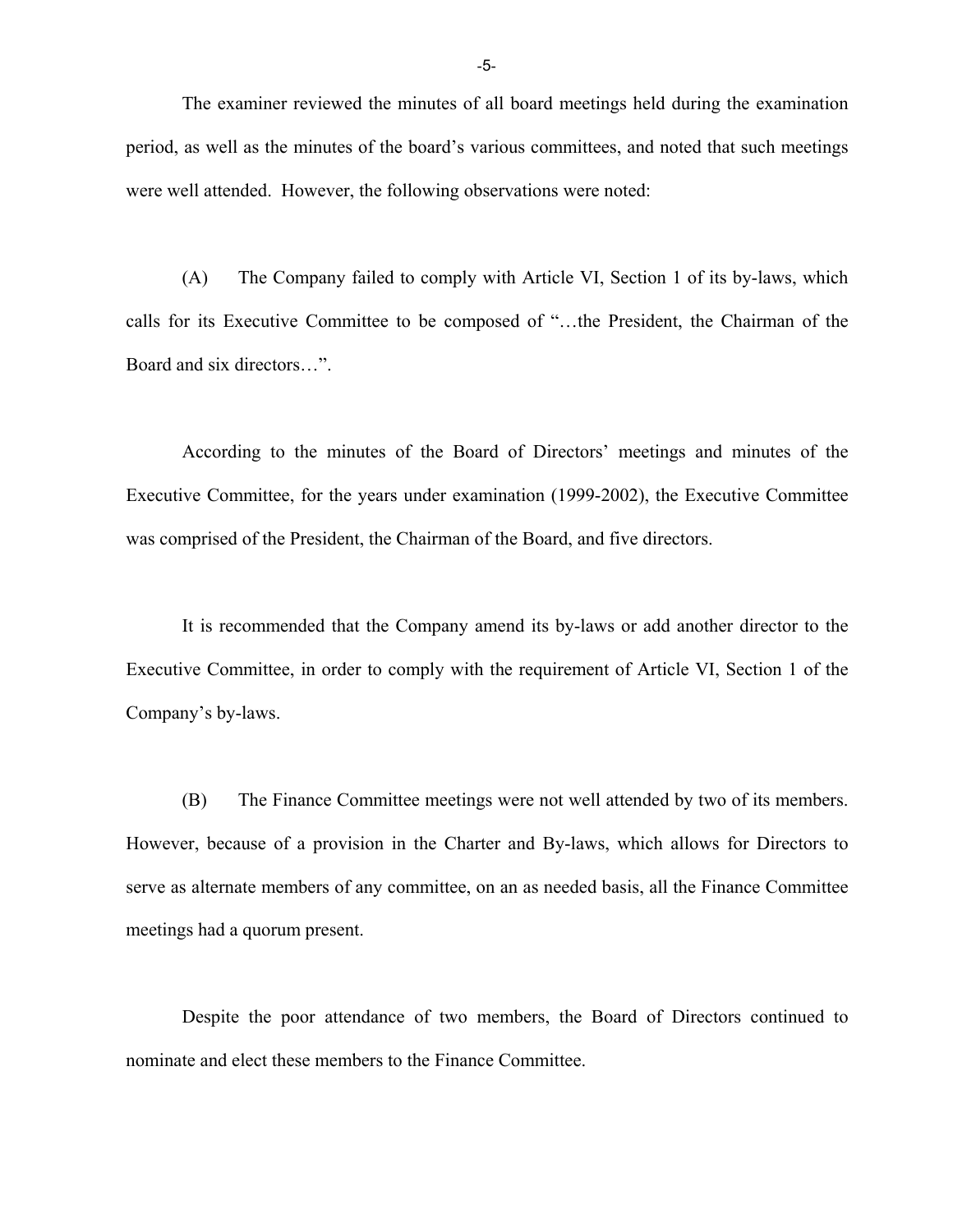Members of the committee have a fiduciary responsibility and must evince an ongoing interest in the affairs of the insurer. It is essential that committee members attend meetings consistently and set forth their views on relevant matters so that appropriate decisions may be reached by the committee. Individuals who fail to attend at least one-half of the regular meetings do not fulfill such criteria. Committee members who are unable or unwilling to attend meetings consistently should resign or be replaced.

It is recommended that members of the Finance Committee who are unable to attend at least 50% of its meetings should resign or be removed from the Committee by the Board of Directors. The Company should take into consideration the attendance of its directors at subcommittee meetings, when electing directors to serve on sub-committees.

The following is a listing of the principal officers of the Company as of December 31, 2002:

#### Name Title

Thomas F. Spath, M.D. Medical Director James D. Trevvett Treasurer

Herbert E. Trevvett President and Chief Executive Officer Paul H. Trevvett Senior Vice-President and Chief Operating Officer Timothy M. Coughlin Vice-President, Claims Donald D. Falkenstern Vice-President, Controller William G. Holbrook Vice-President, Administration Donald E. Joslin Vice-President, Personnel Russell V. McGrane Jr. Vice-President, Employer Group David R. Milner, J.D. Secretary and General Counsel Brian T. Stalder Vice-President, Special Risks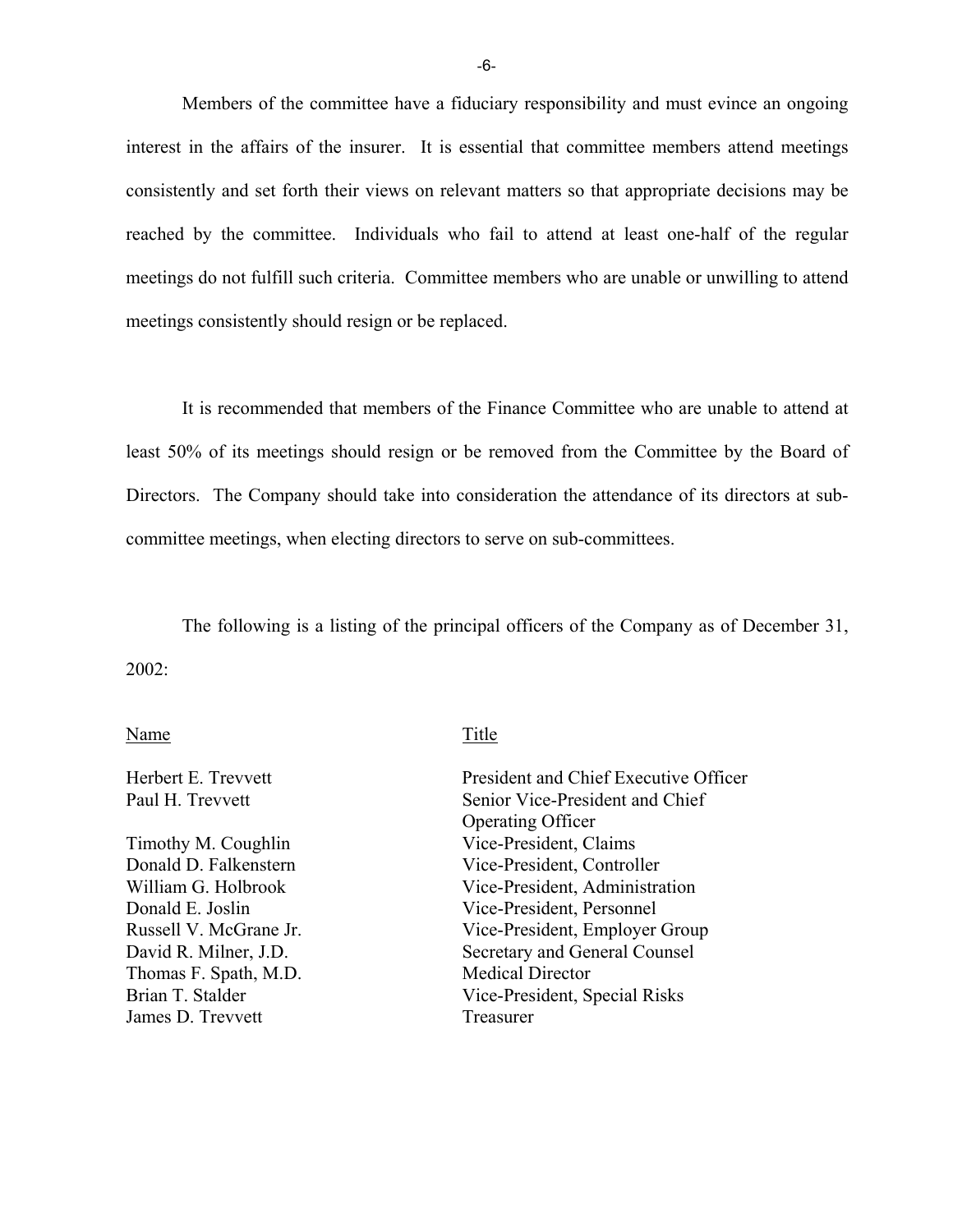#### B. Territory and Plan of Operation

The Company is authorized to write accident and health insurance as defined under Section  $1113(a)(3)(i)$ &(ii) of the New York Insurance Law.

Based upon the line of business, for which the Company is licensed, the Company is required to maintain a minimum surplus in the amount of \$150,000 pursuant to Articles 13 and 42 of the New York Insurance Law.

As of December 31, 2002, the Company was licensed to do an insurance business in 49 states and the District of Columbia. Following is a schedule for the examination period of direct premiums written in New York compared to premiums written countrywide:

|                                               | 1999                      | 2000  | 2001         | 2002         |
|-----------------------------------------------|---------------------------|-------|--------------|--------------|
| New York                                      | $$4,779,051$ $$4,582,863$ |       | \$4,912,869  | \$5,856,458  |
| Countrywide                                   | \$18,443,591 \$18,448,559 |       | \$20,523,930 | \$22,067,982 |
| Percentage of premiums<br>written in New York | 25.9%                     | 24.8% | 23.9%        | 26.5%        |

During the examination period, the Company solicited business as a direct writer, entered into marketing ventures with other insurance companies, and utilized the services of brokers for the production of business.

The Company writes primarily student medical expense insurance with limited accidental death and dismemberment coverage applicable to grade school students (K-12) on an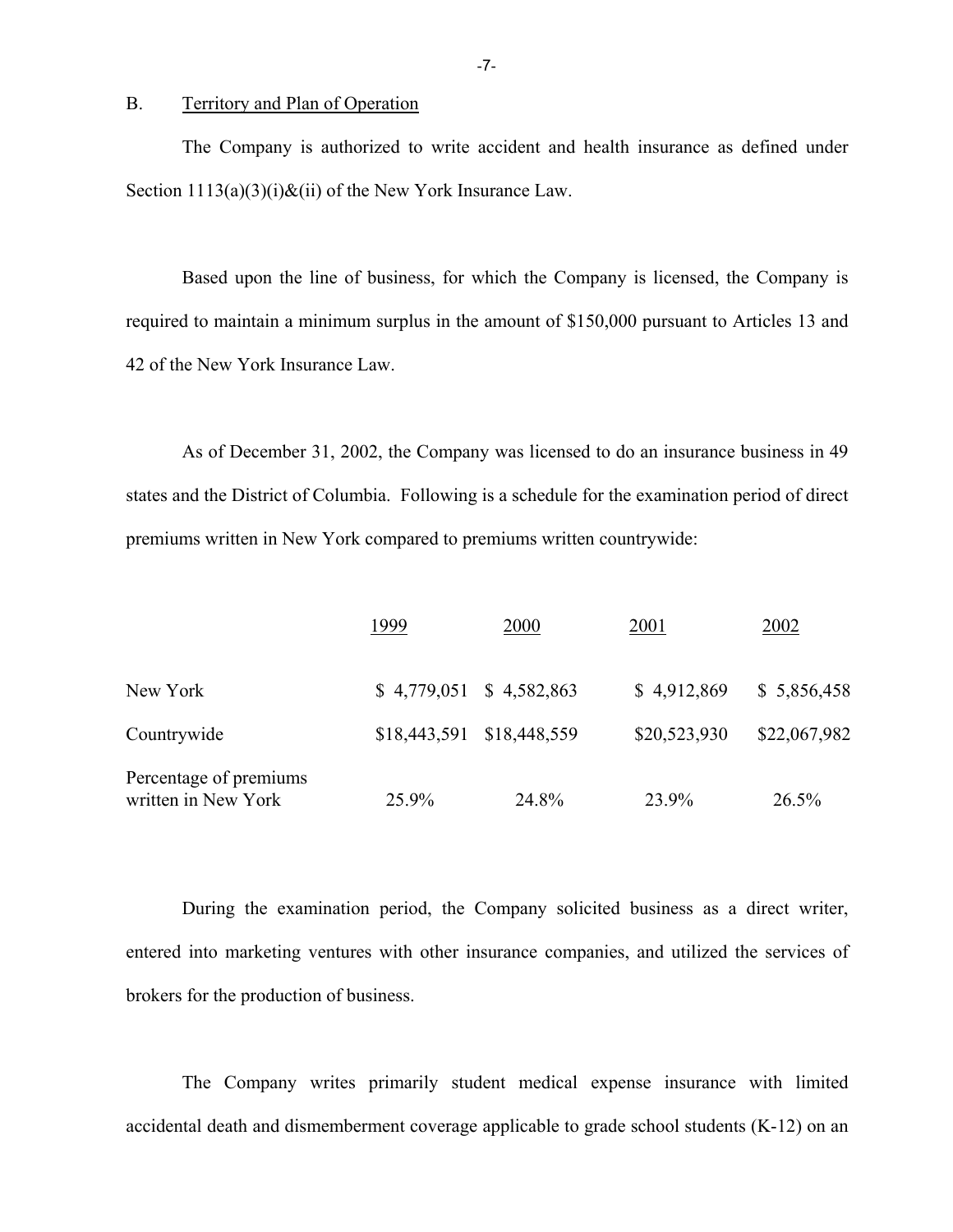accident basis only, while college and university students are offered accident, sickness and sports medical expense plans. The Company also writes special risk policies that provide medical expense coverage for non-student youth sports and special youth and adult activities. Coverage encompasses accident related medical expenses only. Additionally, the Company writes group short and long term disability income coverage insuring the employees of employer groups.

Although not actively marketed, the Company has issued policies covering accidental death and dismemberment insurance to credit cardholders.

The Company, during the examination period, continued to insure policyholders under discontinued disability income, hospital indemnity, hospital and medical expense and accidental death and dismemberment insurance policies. The Company discontinued marketing such policies prior to the examination period.

## C. Reinsurance and Pooling Arrangements

During the examination period, and continuing thereafter, the Company acted as managing underwriter for a pooling arrangement, which provides for pro rata assumptions and cessions of certain accident and health business described as the "Student Plans Pool". The business, subject to this pool, consisted of group policies providing medical expense and accidental death and dismemberment benefits for grade school and college students. As of this examination date, the Company's share of this pool was 90% and the remaining 10% was insured by Employer Reinsurance Corporation.

-8-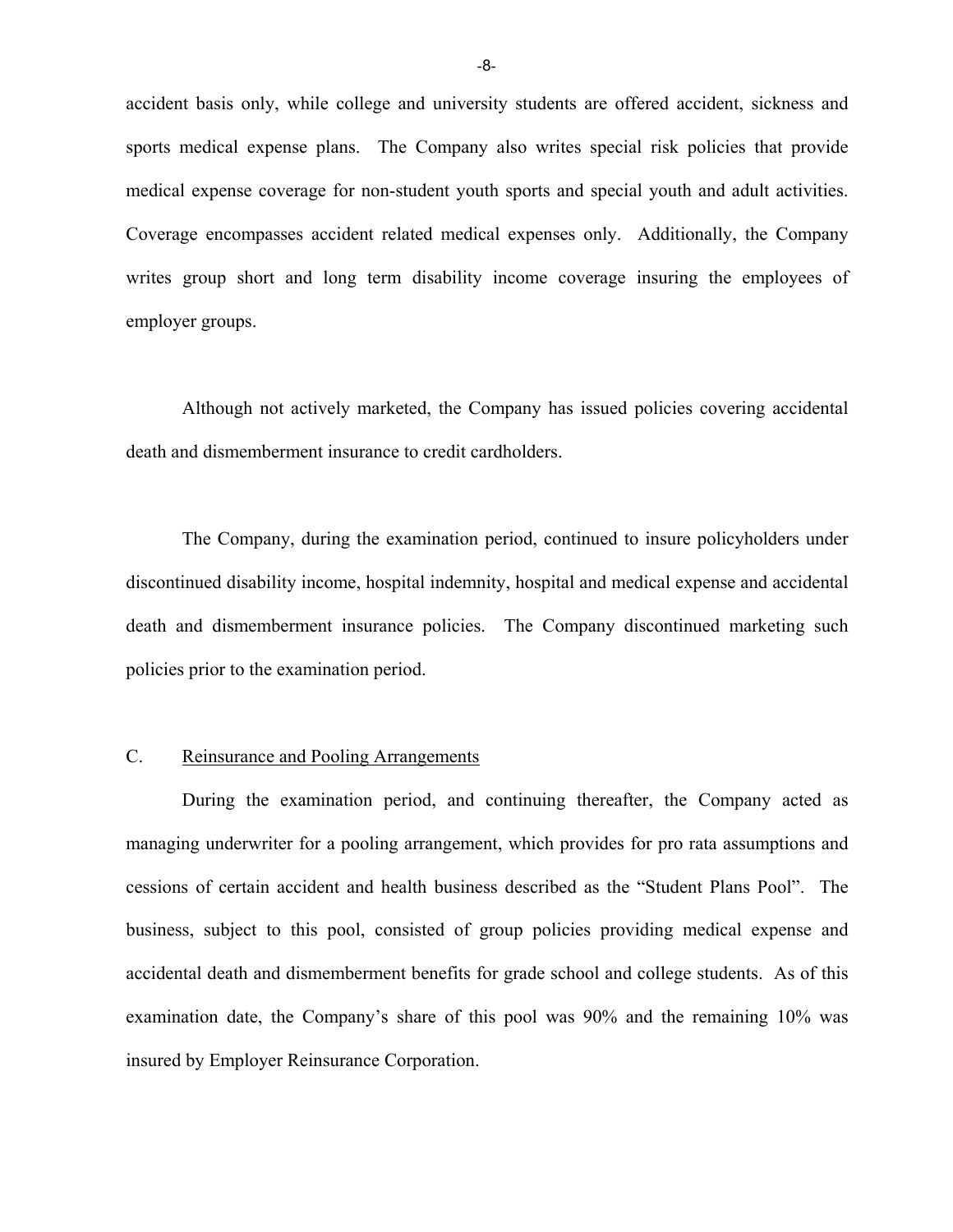The examiner reviewed all ceded reinsurance agreements effected during the examination period. All agreements were with authorized reinsurers and contained the required standard clauses, including insolvency clauses, meeting the requirements of Section 1308 of the New York Insurance Law.

The Schedule S data, as contained in the Company's filed annual statements for the period under examination, was found to accurately reflect its reinsurance transactions.

The following reinsurance was in effect as of December 31, 2002:

Group Accidental death and dismemberment:

| <b>Type of Contract</b> | Coverage                                                       | Cession                                                                 |
|-------------------------|----------------------------------------------------------------|-------------------------------------------------------------------------|
| Excess of loss          | Accidental Death and<br>Dismemberment                          | \$100,000 xs \$100,000<br>on any one life                               |
| Excess of loss          | Accidental Death and<br>Dismemberment<br>(Catastrophic)        | \$900,000 xs \$100,000<br>for all lives in any one<br>accident          |
| Excess of loss          | Accidental Death and<br>Dismemberment                          | Aggregate calendar year<br>coverage for all losses up to<br>\$2,700,000 |
| School Plans:           |                                                                |                                                                         |
| Excess of loss          | <b>Accident Medical</b><br>Expenses $(K-12)$                   | \$900,000 xs \$100,000<br>per person                                    |
| Excess of loss          | <b>Accident Medical</b><br>Expenses $(K-12)$<br>(Catastrophic) | \$2,900,000 xs \$100,000<br>for all lives in any one<br>accident        |
| Excess of loss          | Medical expenses<br>(College)                                  | \$150,000 xs \$100,000<br>per person                                    |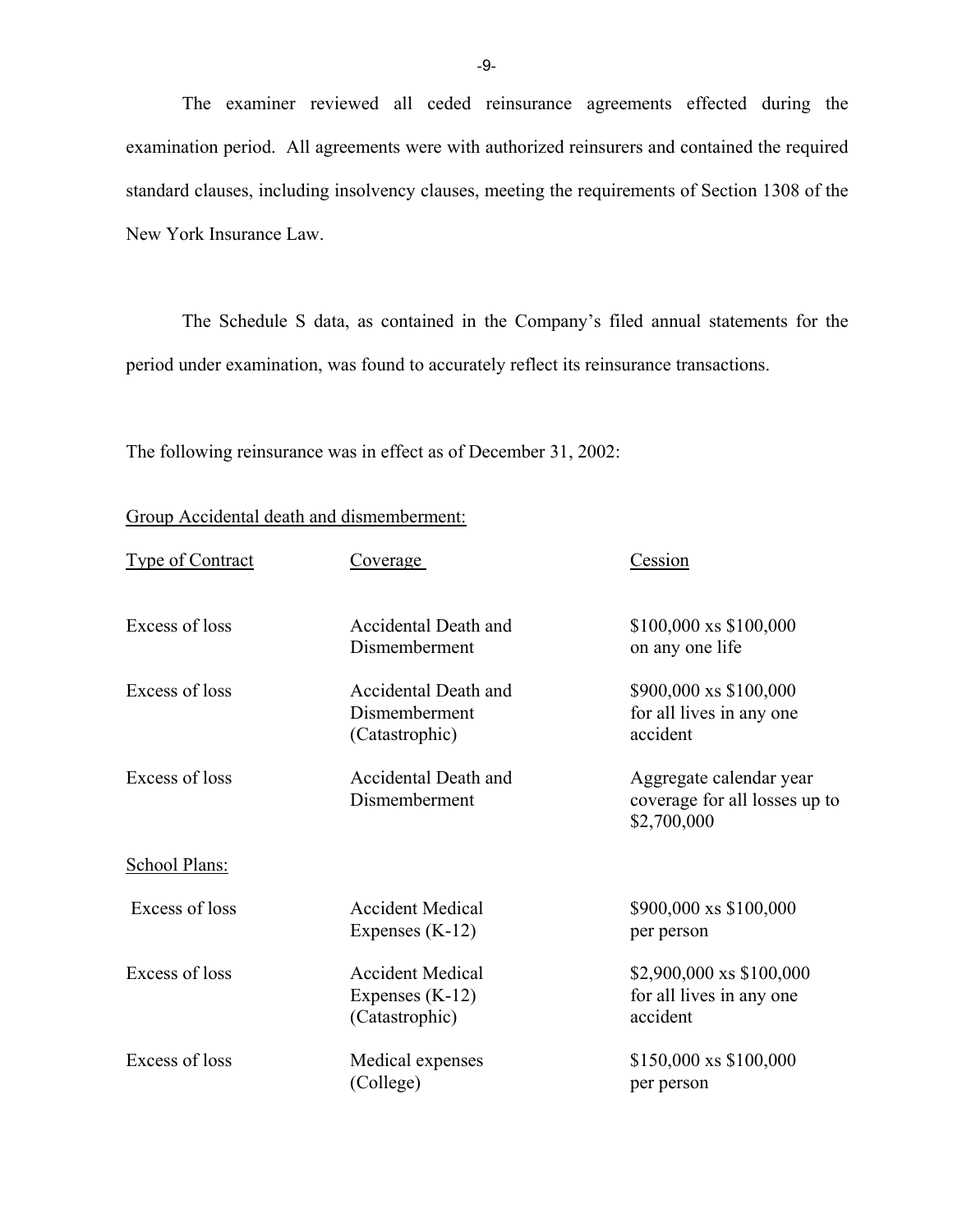The Company writes a class of accident insurance which it terms "Special Risk" (not to be confused with New York Insurance Law Article 63 lines of business). Special risk group policies provide accident medical expense coverage for non-student activities such as youth and amateur sports, youth and adult camps, conferences, special events and trip travel. This business is reinsured with Associated Accident Health Reinsurance Underwriters as follows:

| Type of Contract | Coverage                | Cession                        |
|------------------|-------------------------|--------------------------------|
| Excess of loss   | <b>Accident Medical</b> | $$950,000 \text{ xs } $50,000$ |
|                  | <b>Expenses</b>         | per person                     |

Effective January 1, 1995 and continuing thereafter, the Company has written group long term disability income policies and currently cedes 90% of its liabilities under this program to London Life Reinsurance Company.

The Company's maximum loss on any one risk, under its policies, is \$200,000 in the event of an accidental death on a common carrier - with the Company maintaining a maximum retained risk of \$100,000.

In addition to the above, the Company did not reduce to writing two reinsurance agreements that it entered into in 2001 and 2003.

It is recommended that, in the future, the Company maintain written and signed reinsurance agreements pertaining to its reinsurance business.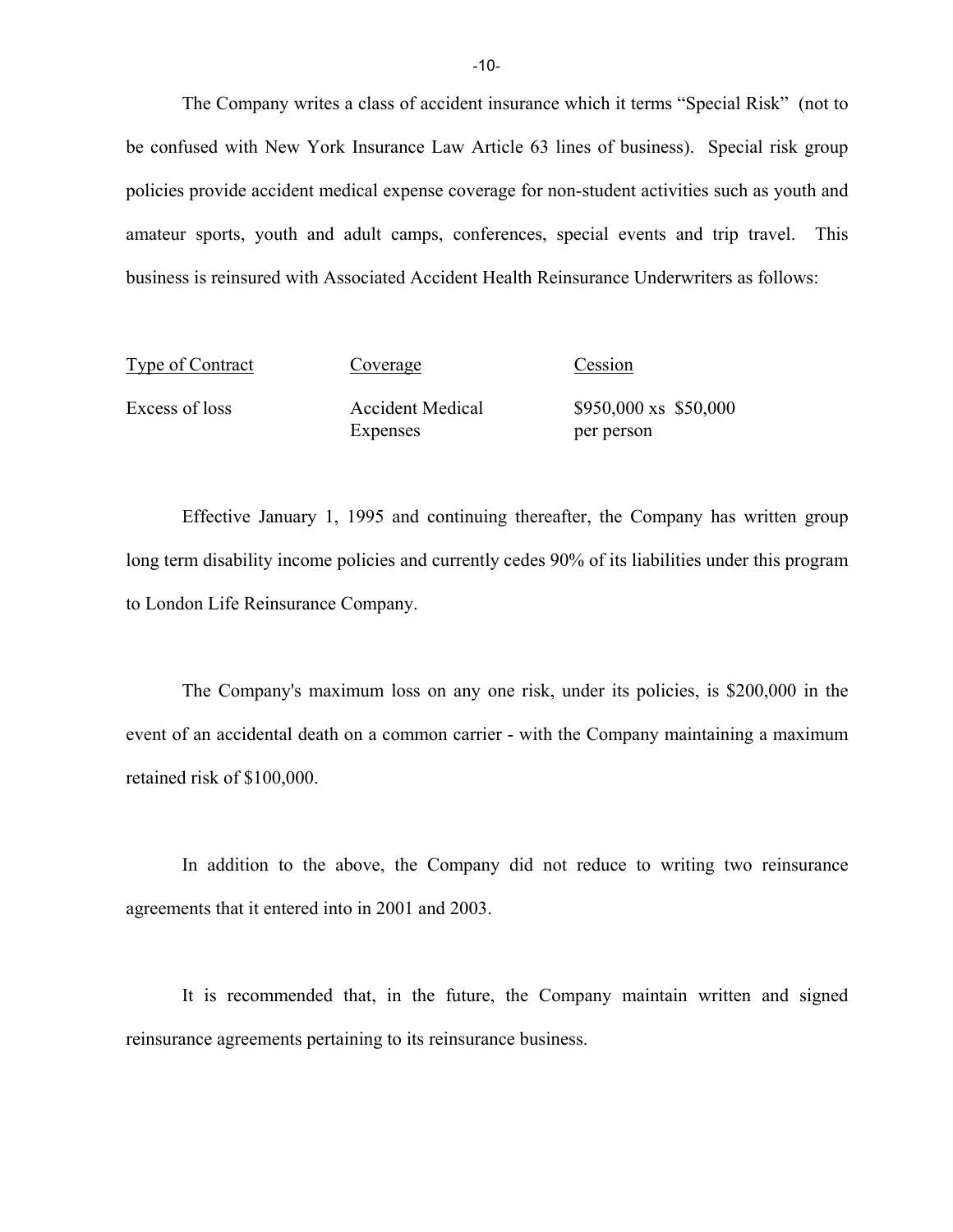#### D. Holding Company System

The following chart depicts the Company and its relationship to its affiliates as of December 31, 2002:



#### Monitor Life Insurance Company of New York

The Company owns 100% of the issued and outstanding stock of Monitor Life Insurance Company of New York ("Monitor"), a domestic life insurer licensed to write life and accident and health insurance.

The Company entered into a service agreement with Monitor on April 1, 1979. Under the terms of this agreement, the Company provides certain administrative services and facilities for its subsidiary. Expenses for services and facilities provided, excluding those expenses solely attributable to either company, are allocated on the basis of time usage studies. The New York Insurance Department approved the agreement on May 8, 1979.

Effective in 1982, and with the approval of this Department, the Company and Monitor entered into an agreement which provides for reciprocal lines of credit between the companies. According to the terms of the agreement, the maximum amount of borrowings made at any time is limited to the lesser of \$500,000 or 5% of the lending company's admitted assets as of the previous year-end. At December 31, 2002, there were no borrowings outstanding under this agreement.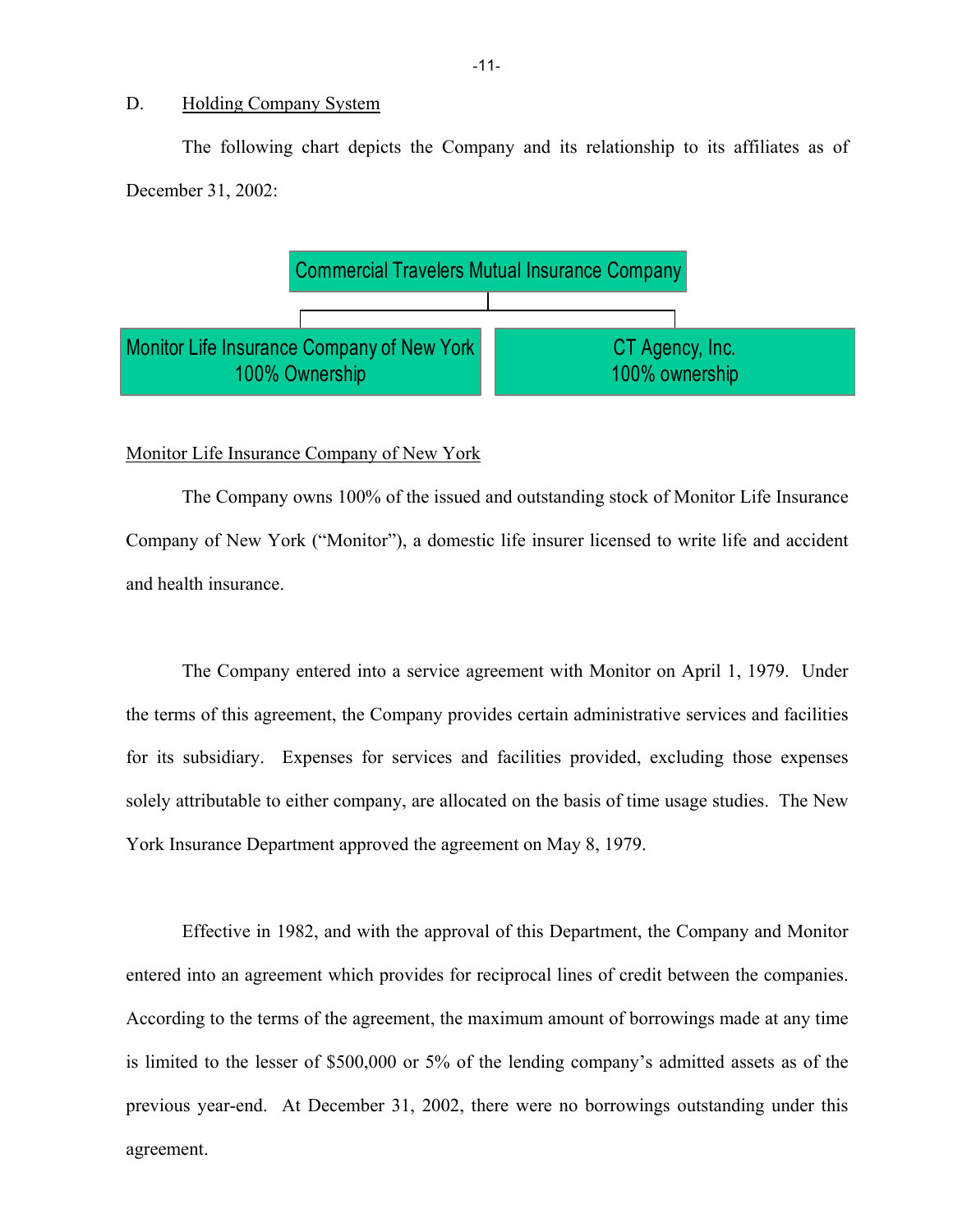Monitor's surplus, per its annual statement as of December 31, 2002, was \$3,778,371. However, the maximum admitted value of Monitor as reported by the Company in its December 31, 2002 annual statement was limited pursuant to Section 1408 of the Insurance Law to \$3,351,387. Subsequent to the examination date, Monitor's surplus increased from \$3,389,000 as of September 30, 2003 to \$7,765,000 as of October 31, 2003. The substantial increase in Monitor's surplus was due to the execution of a 100% coinsurance and administrative agreement with Standard Security Life Insurance Company of New York which provided for a ceding commission of \$3,400,000, relative to business ceded under the agreement, and an administrative fee of \$43,000 per month payable to Monitor relative to Monitor's administration of such ceded business. In addition, the interest maintenance reserve (IMR) and the asset valuation reserve (AVR) liabilities of Monitor decreased by \$612,000 and \$126,000, respectively, as a result of such agreement.

As a result of the transaction, the maximum value of Monitor as reported on the balance sheet of Commercial Travelers Mutual Insurance Company, per Section 1408 of the New York Insurance Law, increased from \$2,489,705 as of September 30, 2003 to \$4,875,426 as of October 31, 2003.

#### CT Agency, Inc.

On January 30, 1991, this Department approved the Company's organization and acquisition of CT Agency, Inc. The Company purchased all of the outstanding shares of CT Agency, Inc., no par value common stock, for \$50,000 on April 2, 1991. The purpose of CT Agency, Inc. is to serve as an insurance agency to aid the Company in placing business for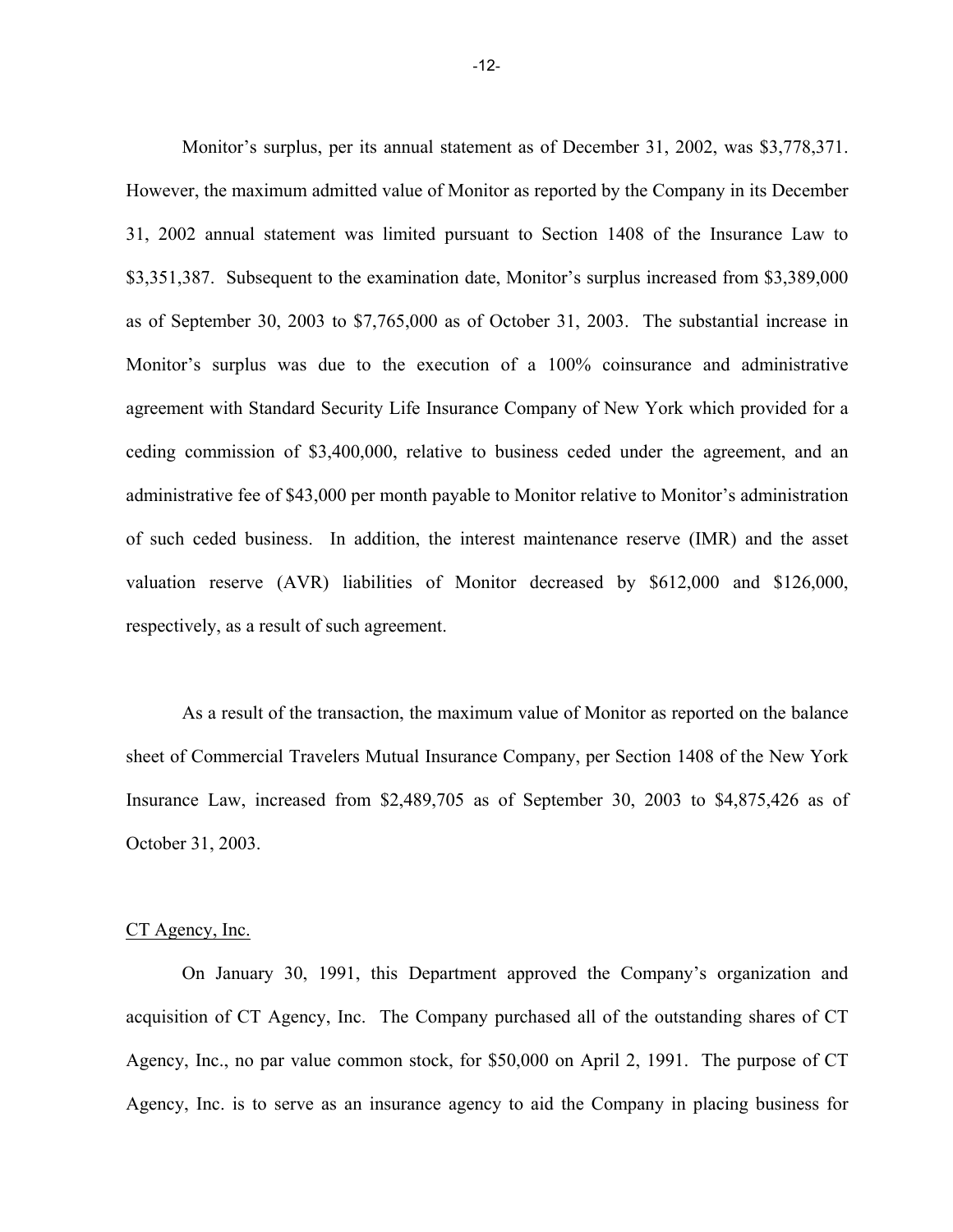policyholders that the Company cannot accommodate according to its underwriting guidelines. CT Agency, Inc. also places risks for other outside companies.

The Company entered into a service agreement with CT Agency, Inc. on March 13, 1991. Under the terms of this agreement, the Company provides certain administrative services and facilities to the subsidiary. The subsidiary reimburses the Company for all direct and indirectly allocable expenses.

#### E. Significant Operating Ratios

The following ratios have been computed as of December 31, 2002, based upon the results of this examination:

| Net premiums written in 2002 to Surplus as regards<br>policyholders                      | 8.5 to 1 |
|------------------------------------------------------------------------------------------|----------|
| Liabilities to liquid assets (cash and invested assets less<br>investment in affiliates) | 103.3%   |
| Premiums in course of collection to Surplus as regards<br>policyholders                  | $0.0\%$  |

The above net premiums written in 2002 to surplus as regards policyholders ratio falls beyond the benchmark range set forth in the Insurance Regulatory Information System of the National Association of Insurance Commissioners. The combined effect of a substantial increase of the Company's assumed reinsurance business and underwriting losses for the years 2001 and 2002 caused these ratios to fall beyond the benchmark range.

The underwriting ratios presented below are on an earned-incurred basis and encompass the four year period covered by this examination: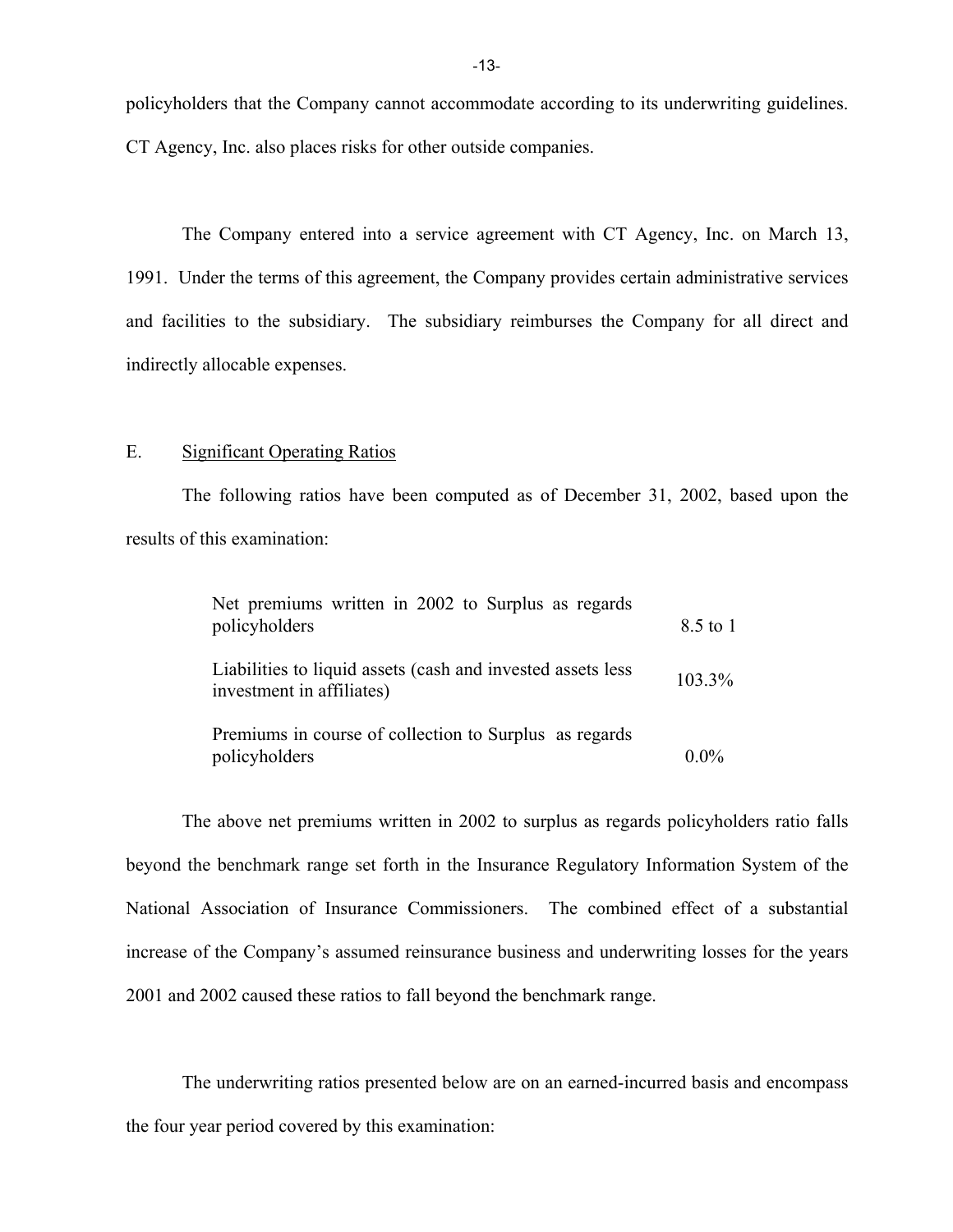|                                | Amounts        | Ratios |
|--------------------------------|----------------|--------|
| Losses incurred                | \$97,662,058   | 69.7%  |
| Underwriting expenses incurred | 52,567,585     | 37.5   |
| Net underwriting (loss)        | (10, 108, 007) |        |
| Premiums earned                |                |        |

#### F. Custodian Agreements

A review of the Company's custodian agreements with HSBC Bank revealed that the agreements did not contain many of the protective covenants and provisions required by the New York Insurance Department custodial guidelines as a minimum necessary safeguards and control.

Specifically, the following provisions were found to be lacking:

(1) A provision which indicates whether the custodian is covered by Bankers Blanket Bond Insurance. The bond insurance should be of the broadest form available.

(2) A provision that the Company be notified in writing of any material change in the form of such bond, the amount of the bond, or of the termination of coverage.

(3) A provision which expresses the custodian's duty to protect the Company's property with the same degree of care it employs to protect its own property.

(4) The agreement should require the custodian to maintain records sufficient to verify information reported in Schedule D of the Annual Statement Blank.

(5) The agreement should require the custodian to furnish affidavits, in the form as may be acceptable to the Department, in order for assets referred to in such affidavits to be recognized as admitted assets.

(6) The agreement should specify that there shall be access allowed during regular banking hours and those persons who shall be entitled to examine securities held and the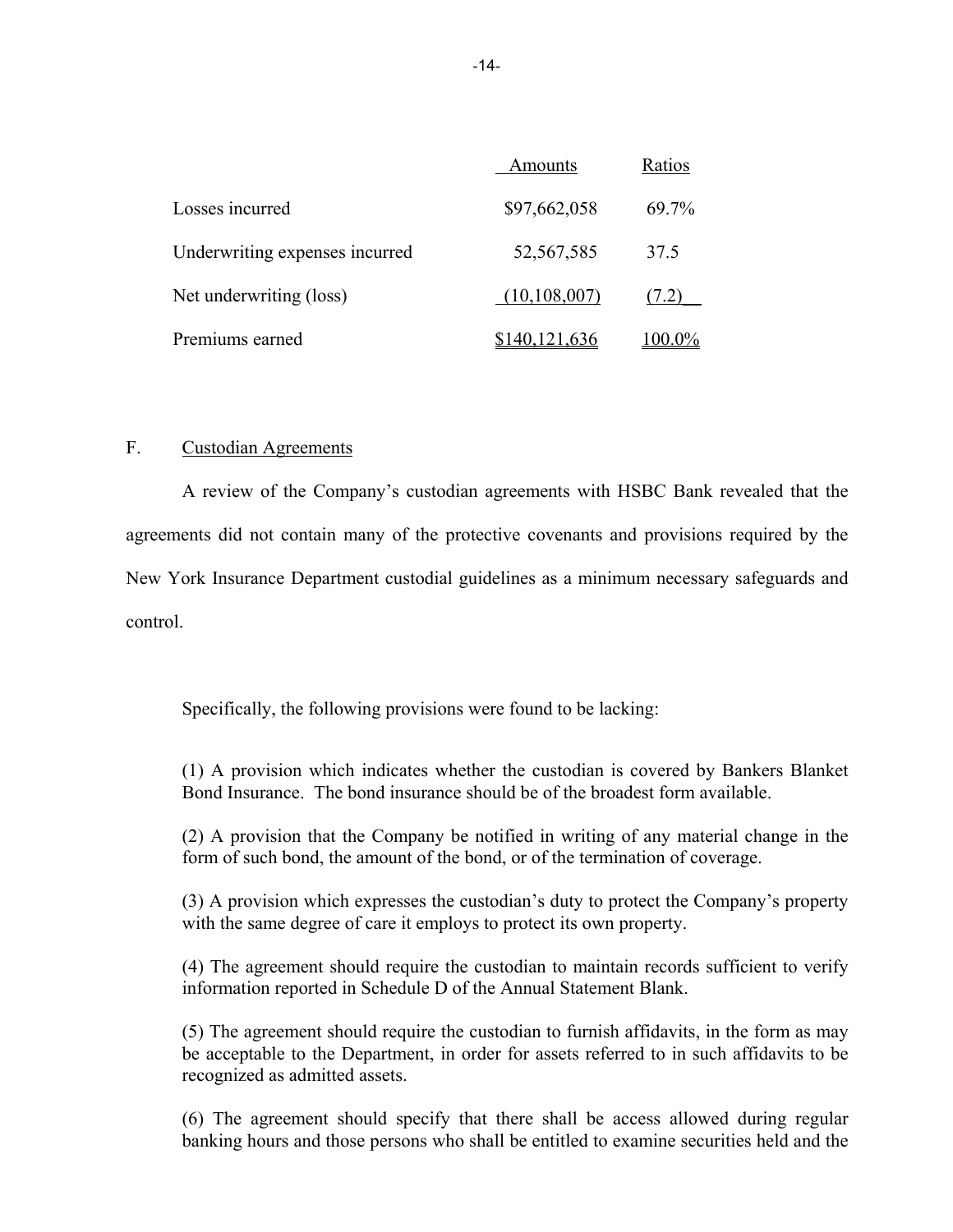records regarding such securities, upon written instructions to that effect furnished by any specific authorized officer of the Company.

(7) The agreement should contain a provision which specifies that written instructions shall be signed by any two authorized officers of the Company who are specified in a separate list for this purpose, which is furnished to the custodian.

(8) The agreement should provide that the Company may obtain the most recent report on the review of the custodian's system of internal controls, pertaining to custodian record keeping, issued by the internal or independent auditors.

It is recommended that the custodian agreements between the Company and HSBC Bank

be revised to include all of the protective covenants and provisions outlined, in order to meet the

minimum custodial guidelines established by the New York State Insurance Department for the

contents of such agreements.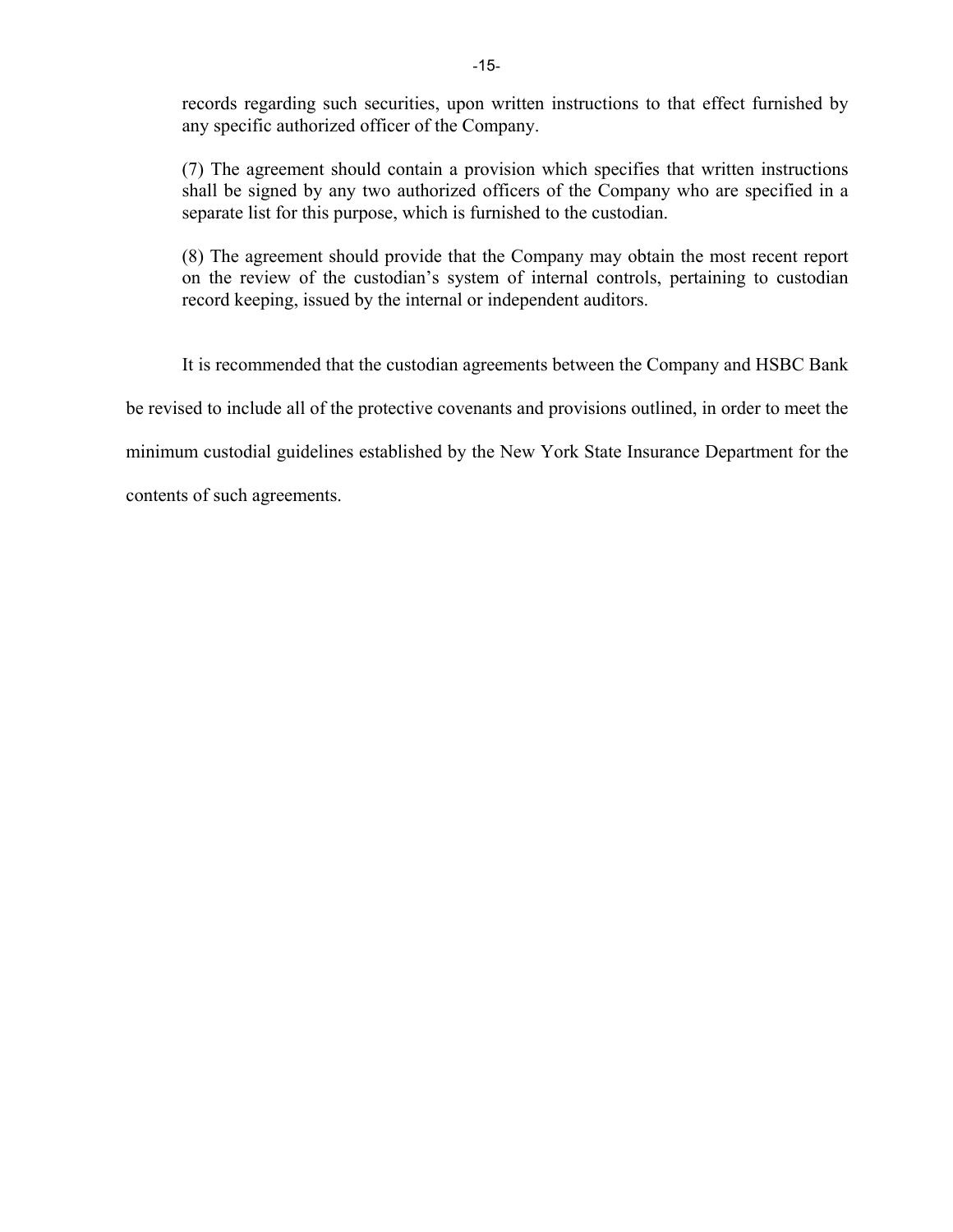# 3. FINANCIAL STATEMENTS

# A. Balance sheet

The following shows the Company's assets, liabilities and surplus as regards policyholders, as determined by this examination as of December 31, 2002. This statement is the same as the balance sheet filed by the Company.

| Assets:                              | Ledger       | Not-          | Admitted         |
|--------------------------------------|--------------|---------------|------------------|
|                                      | Assets       | Admitted      | Assets           |
|                                      |              | <u>Assets</u> |                  |
| <b>Bonds</b>                         | \$11,569,291 | \$            | \$11,569,291     |
| <b>Stocks</b>                        |              |               |                  |
| Preferred stocks                     | 1,000,000    |               | 1,000,000        |
| Common stocks                        | 4,287,198    | 426,984       | 3,860,214        |
| Real estate                          |              |               |                  |
| Properties occupied by Company       | 298,031      |               | 298,031          |
| Cash and short-term investments      | 15,006,648   |               | 15,006,648       |
| Reinsurance ceded:                   |              |               |                  |
| Amounts recoverable from             |              |               |                  |
| reinsurers                           | 107,179      |               | 107,179          |
| Commissions and expense              |              |               |                  |
| Allowances due                       | 549,025      |               | 549,025          |
| Federal and foreign income tax       |              |               |                  |
| recoverable and interest thereon     | 3,156,025    | 1,537,557     | 1,618,468        |
| Guaranty funds receivable or on      |              |               |                  |
| Deposit                              | 18,263       |               | 18,263           |
| Accident and health premiums due     |              |               |                  |
| And unpaid                           | (62, 137)    |               | (62, 137)        |
| Investment income due and            |              |               |                  |
| Accrued                              | 88,943       |               | 88,943           |
| Receivable from parent, subsidiaries |              |               |                  |
| And affiliates                       | 111,020      |               | 111,020          |
| Other assets non-admitted            | 102,521      | 102,521       | $\boldsymbol{0}$ |
| Aggregate write-ins for other than   |              |               |                  |
| Invested assets                      | 630,648      | 586,989       | 43,659           |
| Total assets                         | \$36,862,655 | \$2,654,051   | \$34,208,604     |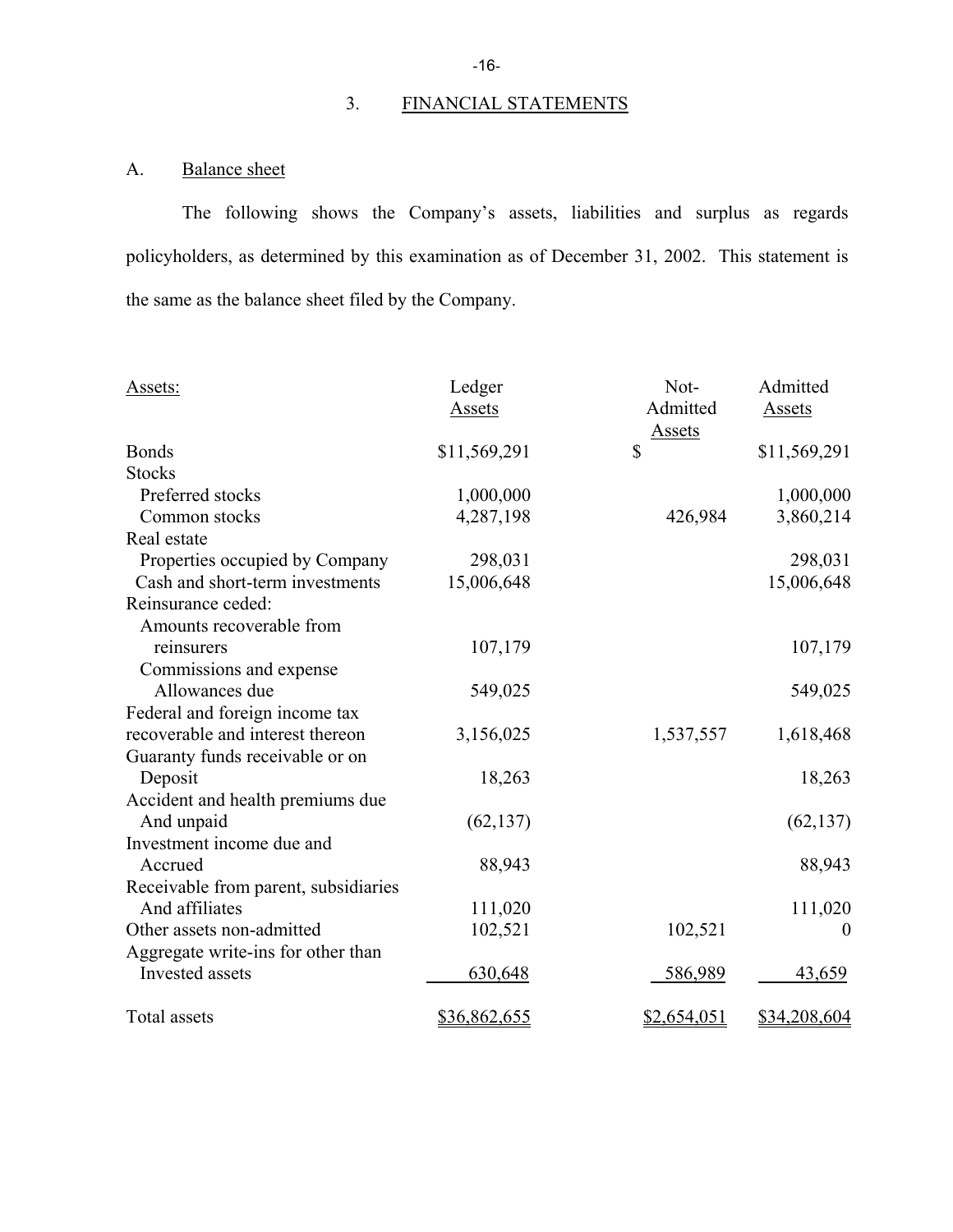## Liabilities:

| Aggregate reserve for accident and health contracts    | \$16,929,218 |
|--------------------------------------------------------|--------------|
| Accident and health claims                             | 7,574,860    |
| Premiums and annuity considerations for life and       |              |
| Accident and health contracts received in advance      | 215,880      |
| Commissions to agents due or accrued – accident        |              |
| And health contracts                                   | 36,921       |
| General expenses due or accrued                        | 794,972      |
| Taxes, licenses and fees due or accrued, excluding     |              |
| Federal income taxes                                   | 183,916      |
| Federal and foreign income taxes including net         |              |
| Deferred tax liability                                 | 1,954        |
| Amounts withheld or retained by company as agent       |              |
| or trustee                                             | 3,111        |
| Remittances and items not allocated                    | 18,287       |
| Liability for benefits for employees and agents if not |              |
| Included above                                         | 586,989      |
| Funds held under coinsurance                           | 2,535,240    |
| Aggregate write-ins for liabilities                    | 18,600       |
| <b>Total liabilities</b>                               | \$28,899,948 |
| Surplus:                                               |              |
| Unassigned funds                                       | 5,308,656    |
| Total surplus                                          | 5,308,656    |
| Total liabilities and surplus                          | \$34,208,604 |

Note: The Internal Revenue Service has not performed any audits of the Company's consolidated federal income tax returns through tax year 2002. The examiner is unaware of any potential exposure of the Company to any further tax assessment and no liability has been established herein relative to such contingency.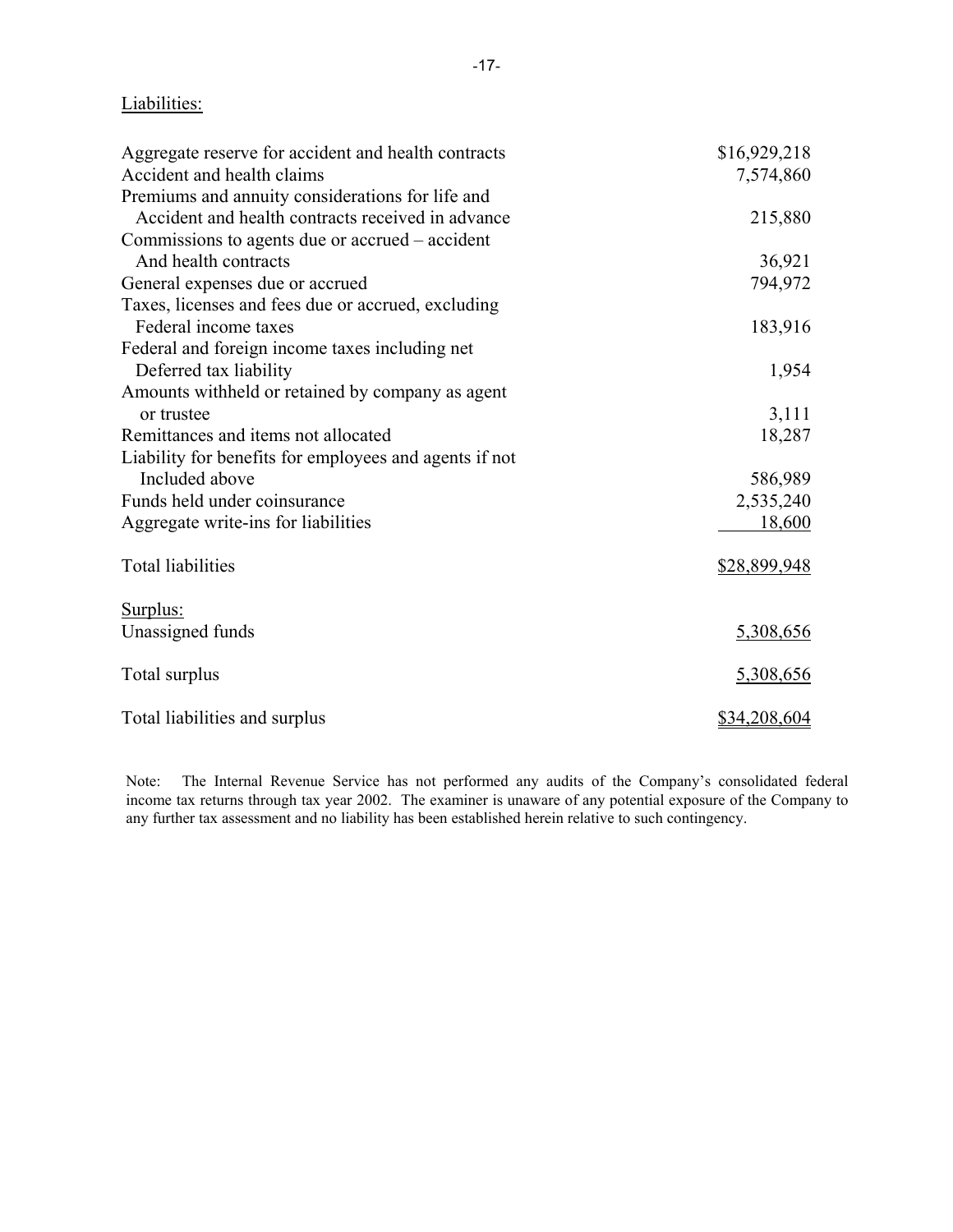# B. Summary of Operations

Surplus funds decreased \$7,339,907, during the four year examination period from January 1, 1999 to December 31, 2002, detailed as follows:

# Statement of Revenues and Expenses

| Premiums                                               | \$140,121,636 |               |
|--------------------------------------------------------|---------------|---------------|
| Net investment income                                  | 4,370,528     |               |
| Commissions and expense allowances on                  |               |               |
| Reinsurance ceded                                      | 1,879,528     |               |
| Miscellaneous income                                   | 250,070       |               |
| <b>Total Revenue</b>                                   |               | \$146,621,762 |
| Deductions:                                            |               |               |
| Disability benefits under accident and health policies | 97,662,058    |               |
| Commissions on premiums                                | 14,493,572    |               |
| Commissions and expense allowances on reinsurance      |               |               |
| Assumed                                                | 9,780,173     |               |
| General insurance expenses                             | 27, 271, 288  |               |
| Insurance taxes, licenses and fees, excluding federal  |               |               |
| Income taxes                                           | 2,902,080     |               |
| <b>Total Deductions</b>                                |               | \$152,109,171 |
| Net income (loss) from operations before federal       |               |               |
| Income taxes                                           |               | \$(5,487,409) |
| Federal income taxes (tax benefit)                     |               | (293, 851)    |
| Net income (loss) from operations                      |               |               |
| After federal income taxes                             |               | (5, 193, 558) |
| Net realized capital gains                             |               | 39,948        |
| Net Income (Loss)                                      |               | \$(5,153,610) |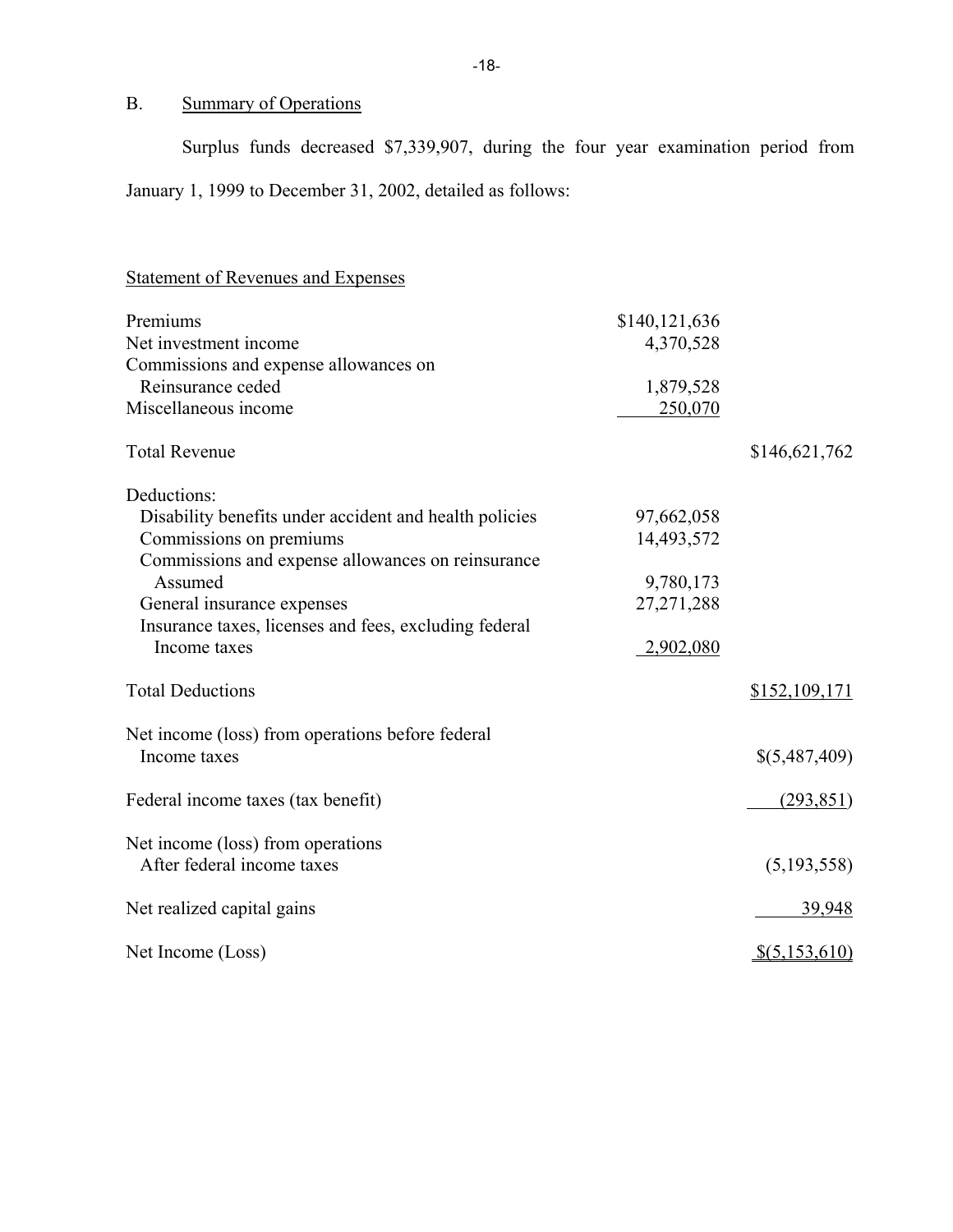### C. Change in Surplus

| Surplus per report on examination<br>as of December 31, 1998                                                                                                                                                                          |                               |                                                                | \$12,648,563  |
|---------------------------------------------------------------------------------------------------------------------------------------------------------------------------------------------------------------------------------------|-------------------------------|----------------------------------------------------------------|---------------|
|                                                                                                                                                                                                                                       | Gains in<br>Surplus           | Losses in<br><b>Surplus</b>                                    |               |
| Net income (loss)<br>Net unrealized capital losses<br>Net unrealized foreign exchange<br>capital loss<br>Change in net deferred income tax<br>Change in not-admitted assets<br>Change in accounting principles<br>Rounding adjustment | \$1,059,431<br>1,262,162<br>8 | $\{(5, 153, 610)\}$<br>(2,248,447)<br>(32, 384)<br>(2,227,067) |               |
| Net gains and losses                                                                                                                                                                                                                  | \$2,321,601                   | \$(9,661,508)                                                  |               |
| Net decrease in surplus                                                                                                                                                                                                               |                               |                                                                | \$(7,339,907) |
| Surplus per report on examination as of<br>December 31, 2002                                                                                                                                                                          |                               |                                                                | \$5,308,656   |

## 4. AGGREGATE RESERVE FOR UNPAID CLAIMS

The examination liability of \$24,504,078 is the same as the amount reported by the Company as of the examination date. The examination analysis was conducted in accordance with generally accepted actuarial principles and practices and was based on statistical information contained in the Company's internal records and in its filed annual statements.

The liability of \$24,504,078 consisted of the following components:

| Aggregate reserve for accident and health contracts | \$16,929,218 |
|-----------------------------------------------------|--------------|
| Accident and health claims                          | 7,574,860    |

-19-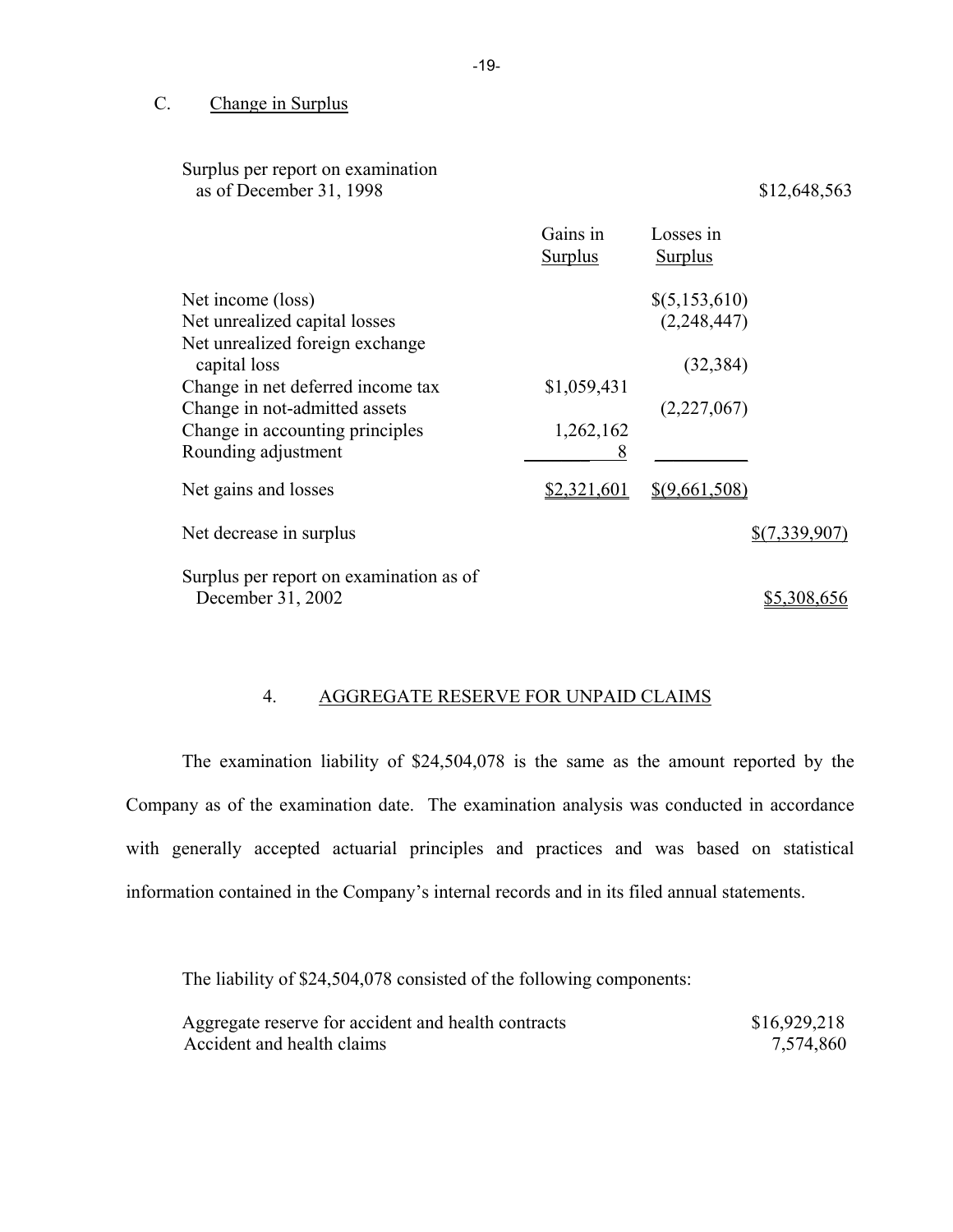#### 5. MARKET CONDUCT ACTIVITIES

In the course of this examination, a review was made of the manner in which the Company conducts its business practices and fulfills its contractual obligations to policyholders and claimants. The review was general in nature and is not to be construed to encompass the more precise scope of a market conduct investigation.

The general review was directed at practices of the Company in the following areas:

- A. Sales and advertising
- B. Underwriting and rating
- C. Claims settlement practices
- D. Prompt Pay Law

#### A. Sales and advertising

A review was made of the Company's sales and advertising activity to appraise the representations made to the public and to determine compliance with the requirements of Department Regulation 34 (11 NYCRR 215). This review of the practices and of information disseminated by the Company indicated that material was presented fairly and truthfully and did not have the tendency to mislead by implication or omission.

#### B. Underwriting and rating

A review was made of the Company's underwriting activities to determine compliance with the requirements of the New York Insurance Law. From the review of various Company records, including such items as policyholder contracts issued, premium rates charged, benefits provided, and marketing rules used by the Company, the following discrepancies were noted: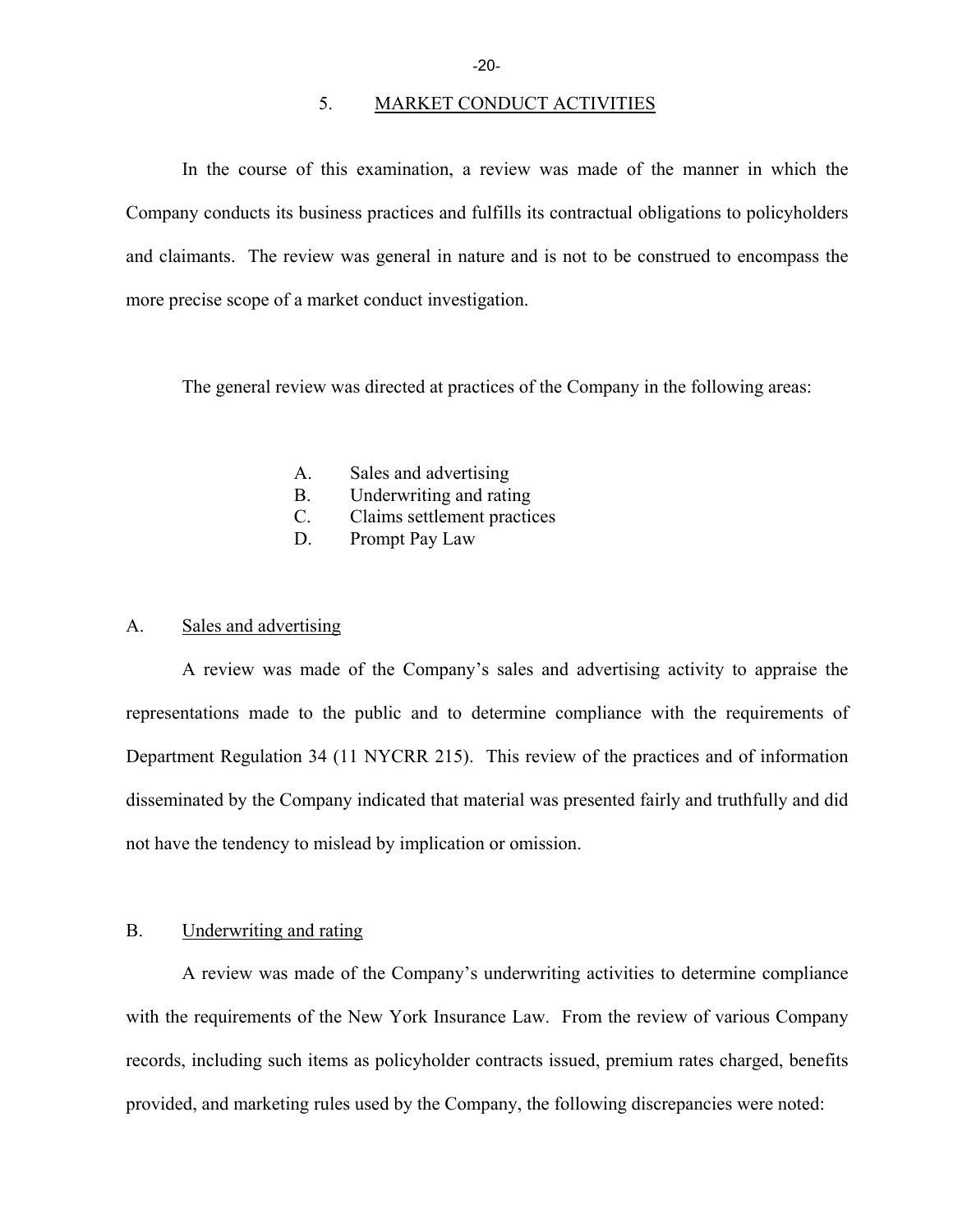I. The Company did not comply with the requirements of Section 4209(c) of the New York Insurance Law. Article XIV of the Company's By-Laws allows it to issue non-assessable policies with the permission of the Superintendent of Insurance. However, some of the insurance policies issued by the Company did not contain the statement required by Section 4209(c) of the New York Insurance Law, which states:

"Every mutual accident and health insurance company licensed to do business in this state, if its charter or by-laws permit or are amended to permit the issuance of policies without contingent mutual liability of the policyholders for assessment, may with the permission of the superintendent issue nonassessable policies in this state. Every such company shall submit a copy of its proposed non-assessable policy or policies for approval of the superintendent, and shall have obtained his approval thereof. Every policy issued by any such company shall clearly state whether or not the holder of such policy is subject to a liability for assessment."

It is recommended that the Company comply with the requirements of Section 4209(c)

of the New York Insurance Law, and include a clear statement in its policies as to whether or

not the holder of such policy is subject to a liability for assessment.

II. Section 3201(b)(1) of the New York Insurance Law states in part:

"(1) No policy form shall be delivered or issued for delivery in this state unless it has been filed with and approved by the superintendent…".

In August 2001, the Company issued an endorsement entitled, "Mandated Benefits Endorsement", to its policies for school year 2001/2002 to comply with the mandated benefits requirement of the following Sections of the New York Insurance Law:

| Section $3221(k)(12)$ | "Experimental or Investigational Treatment or<br>Clinical Trial Expense" |
|-----------------------|--------------------------------------------------------------------------|
| Section $3221(I)(12)$ | "Cancer Prescription Drug Expenses"                                      |
| Section $3221(I)(15)$ | "Pre-Hospital Emergency Medical Services"                                |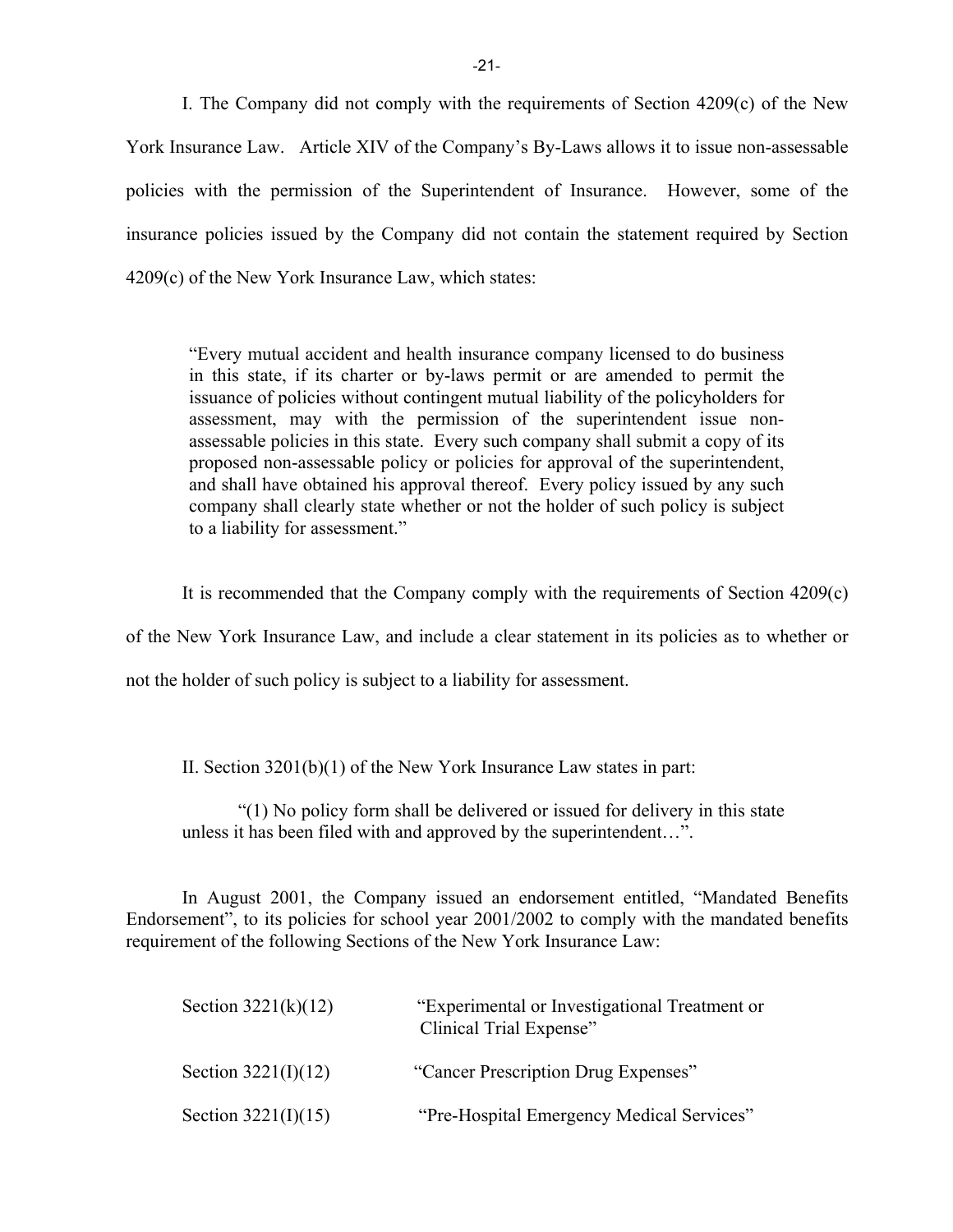In August 2002, the Company issued a more comprehensive "Mandated Benefits Endorsement" to its policies for school year 2002/2003 that included the above mentioned mandated benefits and in addition, mandated benefits required by the following Sections of the New York Insurance Law:

| Section $3221(I)(11)$   | "Mammography Screening"        |
|-------------------------|--------------------------------|
| Section $3221(I)(11-a)$ | "Prostate Cancer Screening"    |
| Section $3221(I)(14)$   | "Cervical Cytology Screening". |

However, the Company violated Section 3201(b)(1) of the New York Insurance Law which requires the filing and approval of endorsements prior to their issuance and implementation.

It is recommended that the Company comply with the requirement of Section 3201(b)(1) of the New York Insurance Law and submit the two endorsements of mandated benefits to the New York Insurance Department for approval. It is further recommended that the Company, in the future, submit all endorsements to the Department for approval prior to the issuance of such endorsements.

#### C. Claims Settlement Practices

From a population of 15,259 New York claims processed in the first nine months of 2003, a statistical sample of 167 claims was selected to test various financial and procedural attributes. A review of the Company's claims system, along with a review of New York State claims processed during the first nine months of 2003, revealed that there were numerous deficiencies in the Company's handling of claims and in its maintenance of its claims files.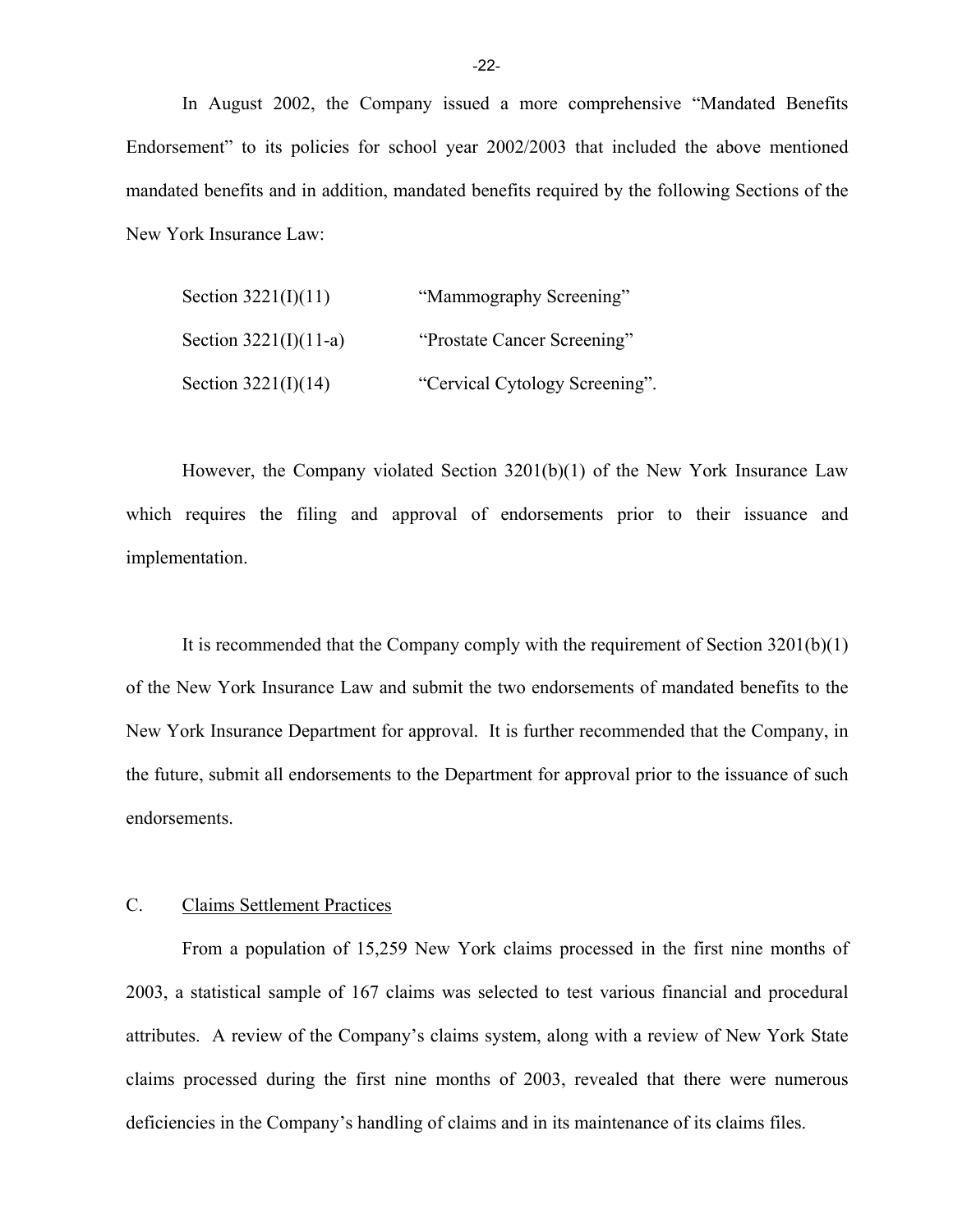During the attribute claims sample review, it was found that there existed 104 errors out of 167 claims reviewed.

#### Errors noted included the following:

| <b>Incorrect Service Charges</b> | 26 Claims |
|----------------------------------|-----------|
| Incorrect Reported Charges       | 28 Claims |
| Incorrect Reported Date          | 39 Claims |
| Incorrect Last Event Date        | 6 Claims  |
| Incorrect Service from Date      | 3 Claims  |
| Incorrect Status Code            | 1 Claim   |
| Incorrect School Year            | Claim     |

It should be noted that some claims had more than one error. For sampling purposes, this was counted as one error. The rate of error noted in the sample was 62.28% of claims processed.

#### Claims Procedures:

I. Claims processing manual:

In July of 1999, the Board of Directors discussed the issue of New York Insurance Department Circular letter No. 9 (1999) (Adoption of Procedures Manuals).

The Company did not fully comply with the recommendation contained in the Department Circular Letter No. 9 (1999), in that the Company's Board of Directors did not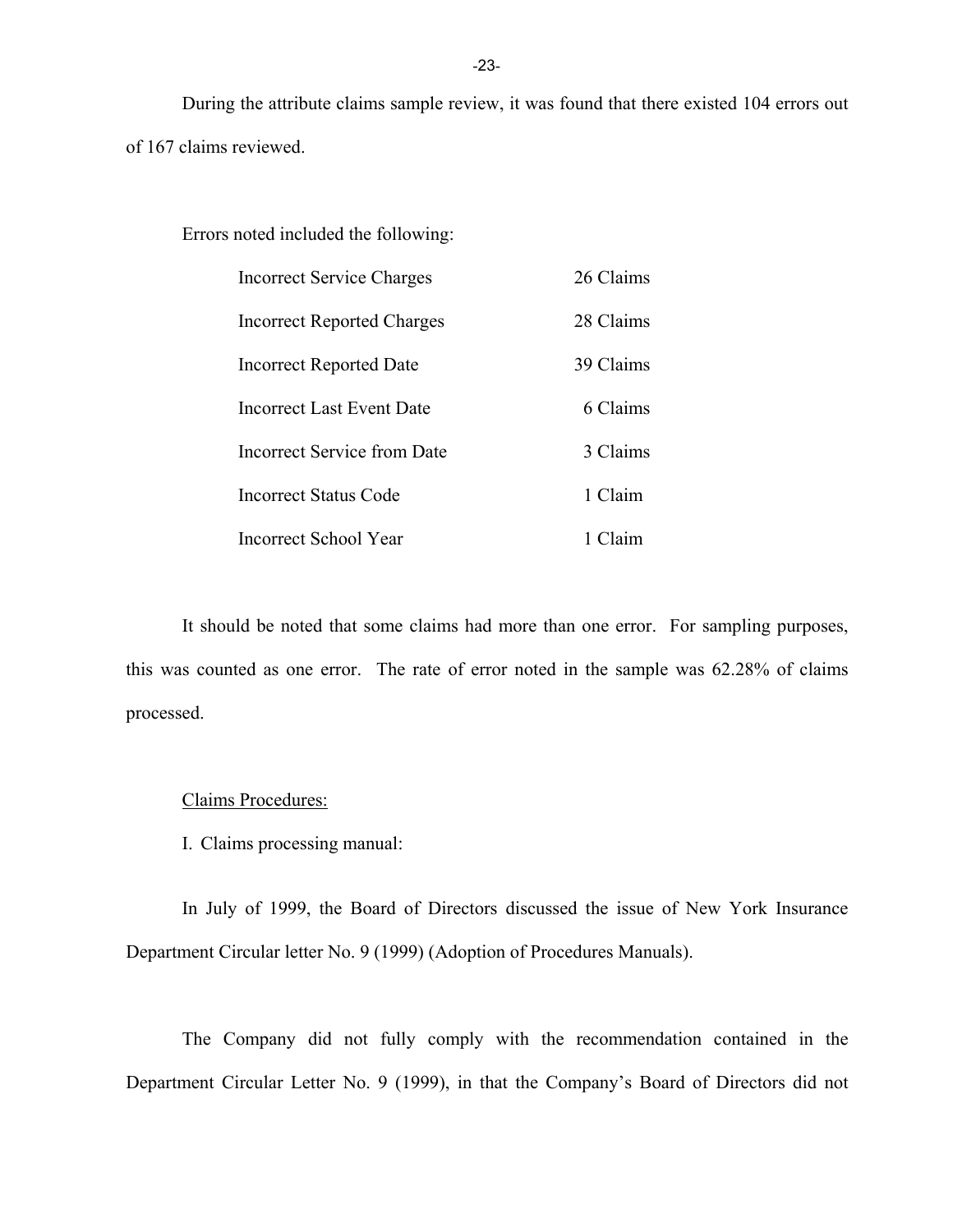adopt procedures to ensure that claims were being processed accurately and in accordance with applicable statutes, rules and regulations.

It is recommended that the Company establish a claims processing manual and appropriately train all persons responsible for the supervision, processing and settlement of claims.

In addition, New York Insurance Department Regulation No. 64 (11 NYCRR  $216.0(e)(6)$ ) requires the Plan to distribute copies of Regulation No. 64 to every person handling claims. The examiner noted that the Company's claim examiners were unaware of said regulation.

Regulation No.  $64$  (11 NYCRR 216.0(e)(6)) states:

"Every insurer shall distribute copies of this regulation to every person directly responsible for the supervision, handling and settlement of claims subject to this regulation, and every insurer shall satisfy itself that all such personnel are thoroughly conversant with, and are complying with, this regulation."

It is recommended that the Company comply with New York Insurance Department Regulation No. 64 (11 NYCRR 216.0(e)(6)) and distribute a copy of Regulation No.64 to every person directly responsible for the supervision, handling and settlement of claims subject to such regulation. It is further recommended that the Company satisfy itself that all such personnel are thoroughly conversant with, and are complying with Regulation No. 64.

II. Claims data entry:

There is no procedure in place to verify that all opened mail is counted and stamped with the date that the Company received it. During the attribute claims sample review, several claim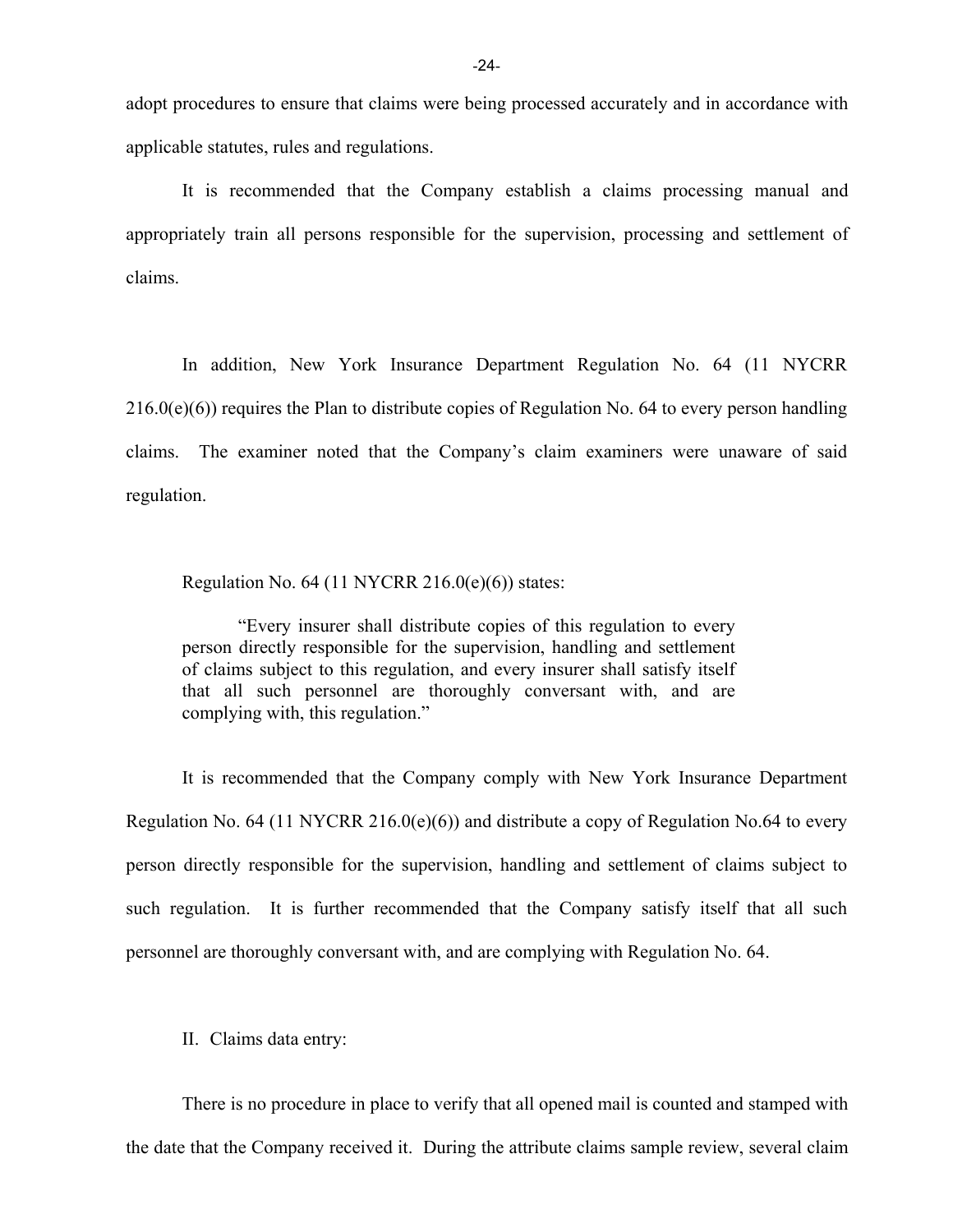forms, which were received from providers or subscribers, had no "received date" stamped upon them. The failure of a "control total" count of the pieces of mail received and distributed to the claims examiners makes it impossible to verify that all mail received by the Company is being handled properly.

In addition, the entering of the data of claims received into the Company's claims system may occur on the date received, or take many days to occur. Such data entry depends upon when the examiner, who is assigned to process the claim file, actually enters the claim data into the claims system. This procedure may cause several problems, including the entry of the incorrect claim reported date into the Company's system. Because the system defaults to the current date, this field is sometimes passed over by the claims examiner, and the incorrect claim received date may be recorded in the claim file.

 examiners who also adjudicate the claim. This practice denotes poor internal control Furthermore, all claims received are entered into the claims system by the same claims procedures.

It is recommended that the Company adopt procedures to separate properly the duties of its claims department personnel.

#### III. Reported charges:

There is a field on the claims system named "Reported Charges", which is defined as the amount of charges included on the claim form. However, the amounts entered in this field vary depending on the claims examiner. Some of the claims examiners enter the amount of the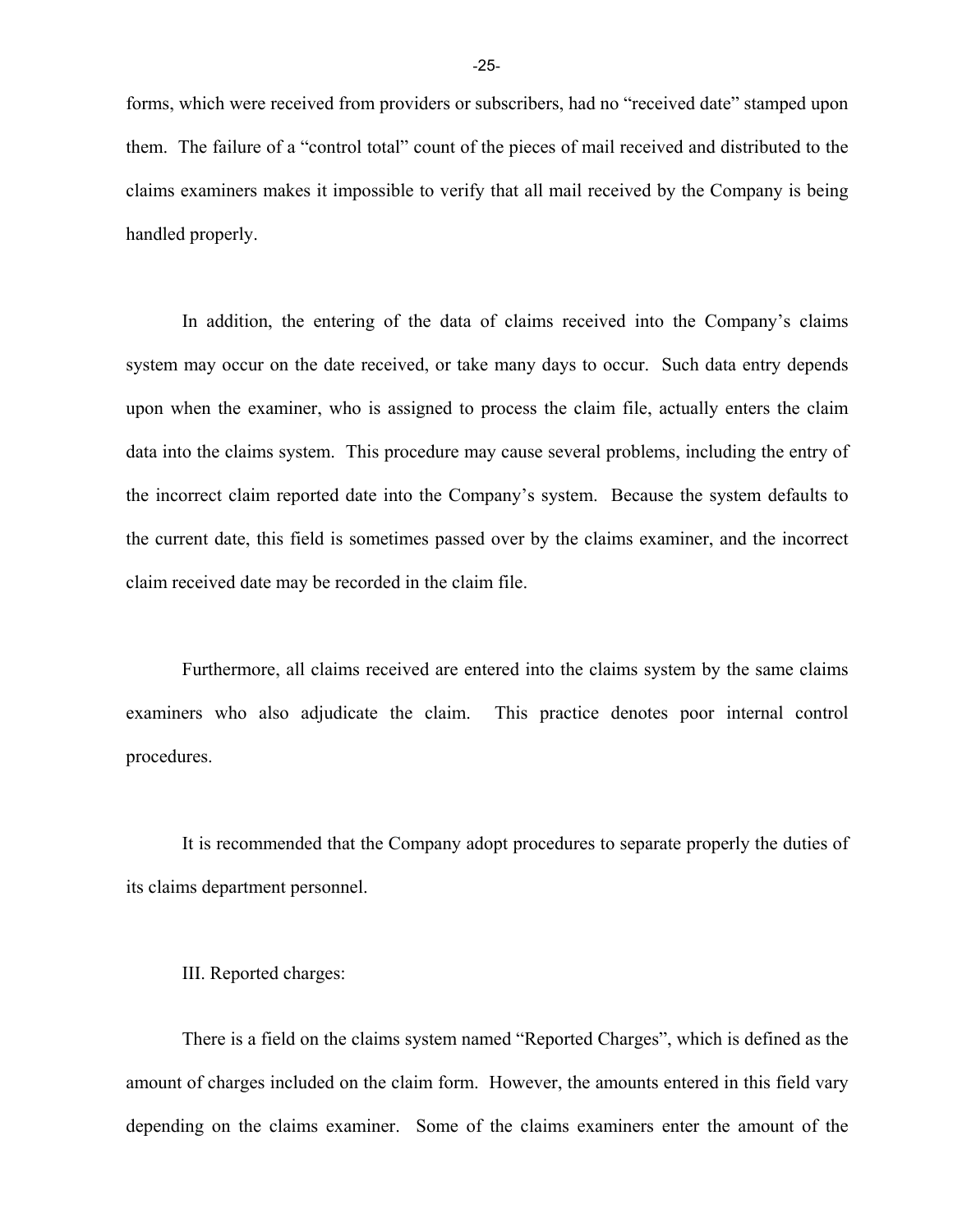charges included on HCFA 1500 and UB92 claim forms or submitted bills. Other claims examiners enter the amount that they believe to be the responsibility of the Company. Still others will just enter a "dummy" code, in order to bypass the field, even though the charges can be determined. The latter normally occurs when a claim form is received, without a bill; or a receipt for payment is received without any accompanying bill or Explanation of Benefits from the primary insurer.

It is recommended that the Company establish appropriate guidelines and procedures, including the definition of reported charges, for its claims examiners to follow relative to the entry of claims data into the Company's claims system.

IV. Status "3 Settled/No Payment" claims:

The claims in status "3 Settled/No Payment" denote that such claims have not reached final adjudication. In cases where the Company received a claim form and a bill and then requested an EOB but never received it, the Company was found, in certain instances, to have moved the claim from one pending code to another pending code.

It is the Company's practice to switch claims with status code "2 Awaiting Requested Information", to status code "3 Settled/No Payment", if no information is received within 30 days of the request for information. The changing of the status code is accompanied by a letter informing the recipient that the claim is being made inactive, but would be processed at the time that the requested information is submitted. The claim may reside for 6 years in the claims system without ever being truly adjudicated; even if the claim has no reasonable possibility of ever having to be paid. The claims are purged from the system after 6 years.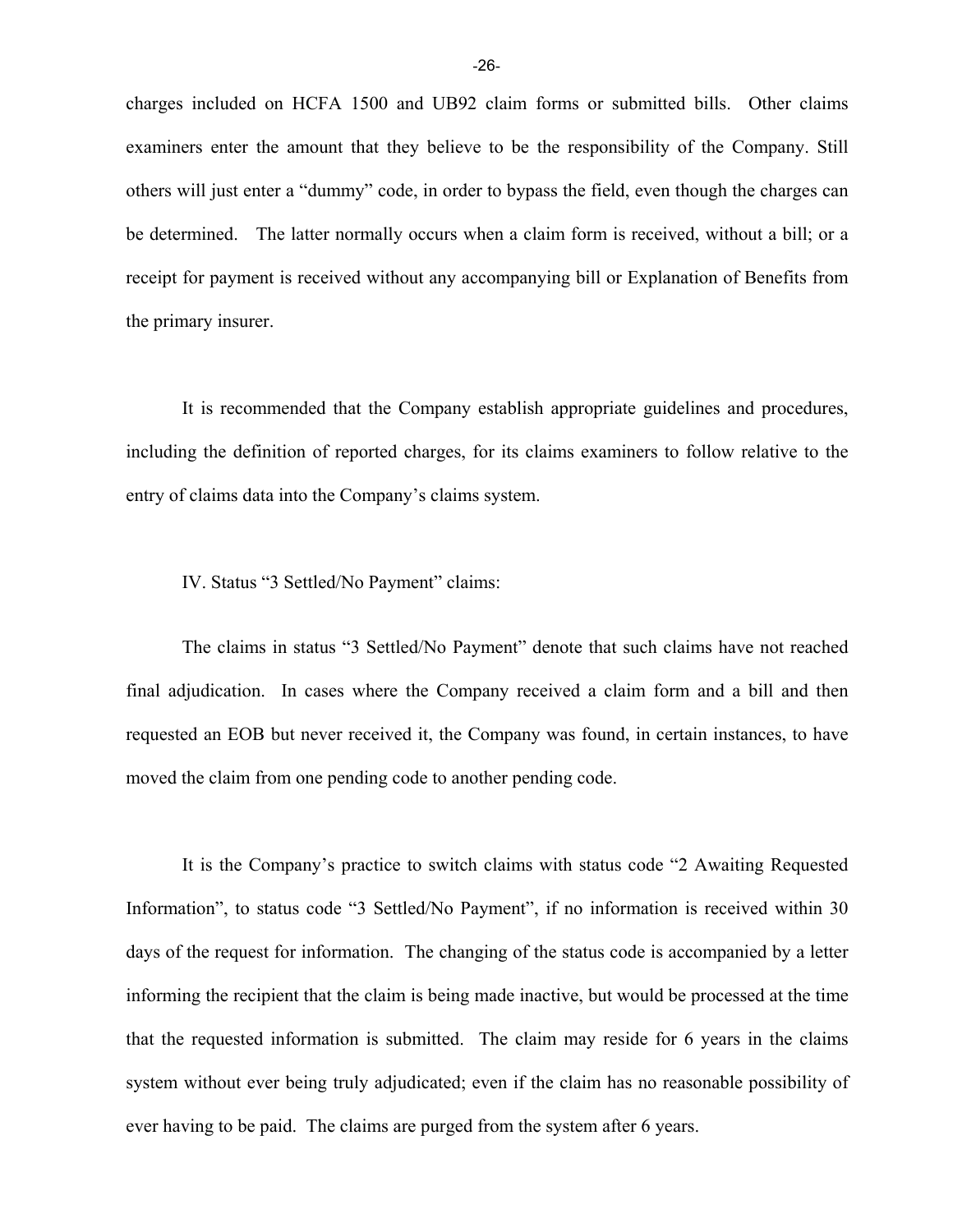It is recommended that the Company adopt procedures to complete the adjudication of all claims within 12 months from the date the claim is received, except in certain situations where additional time is warranted.

It is recommended that the Company deny claims for which information necessary to process the claim was requested, but not received, and issue an EOB to the subscriber in compliance with Section 3234 of the New York Insurance Law.

V. Duplicate claims:

There is no procedure in place to retain duplicate claims, if claims are identified by the claims examiner as a duplicate prior to entering claims data into the claims system. Currently, the examiner may discard the bill that they believe to be a duplicate. This practice is called "administrative deletion" by the Company. There is no communication concerning the administrative deletion of duplicate claims sent to the provider or the subscriber.

It is recommended that the Company discontinue the practice of administrative deletion for duplicate claims. It is recommended that the Company enter the duplicate claims data into its claims system and properly deny such duplicate claims.

#### Explanation of Benefits Statements: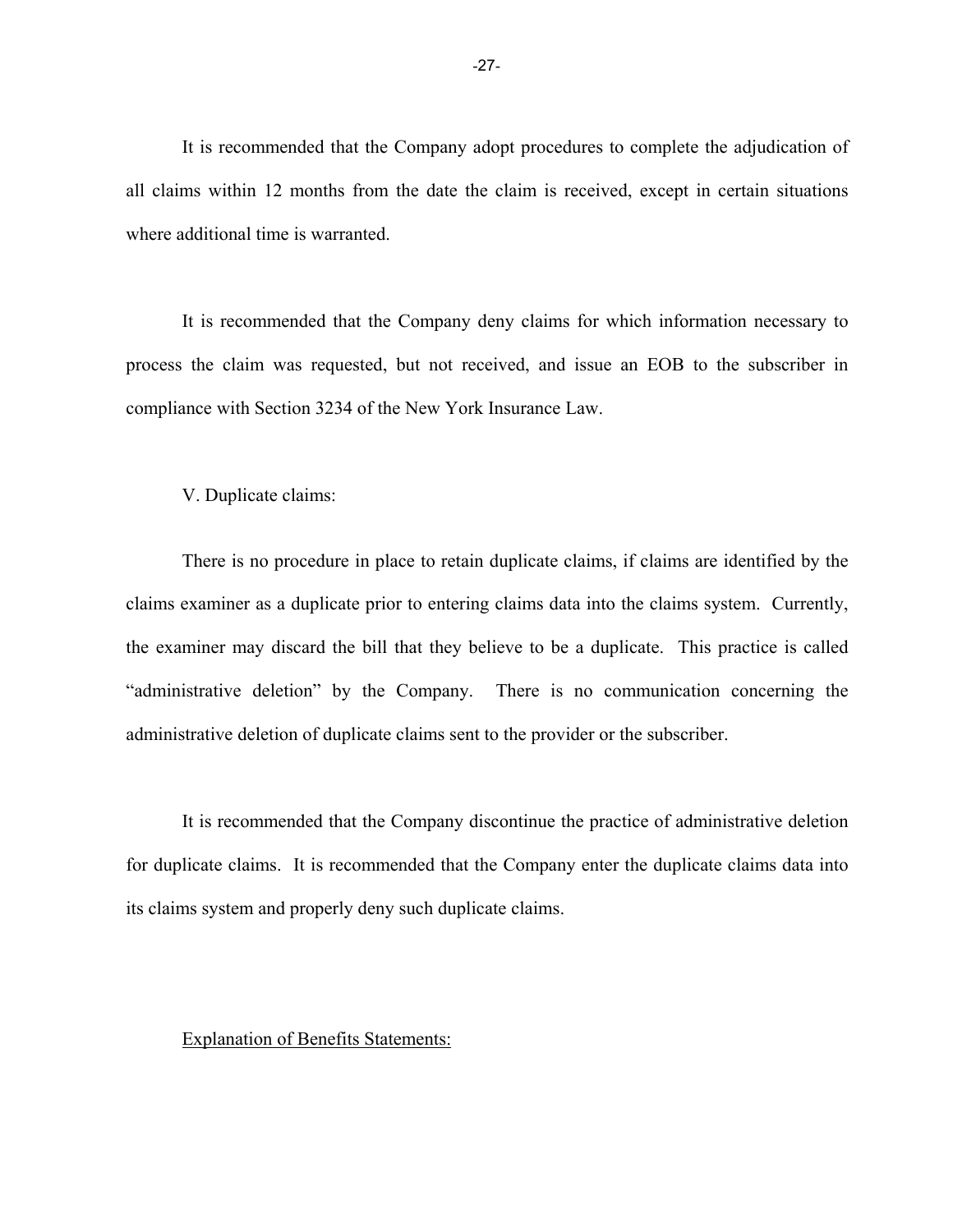Explanation of Benefits Statements (EOBs) are an integral part of the link between the

subscriber/contract holder and their insurer, providing vital information as to how a claim was processed.

New York Insurance Law Section 3234(a) states in part:

"Every insurer, including health maintenance organizations… is required to provide the insured or subscriber with an explanation of benefits form in response to the filing of any claim under a policy…"

New York Insurance Law Section 3234(c) creates an exception to the requirements for

the issuance of an EOB established in New York Insurance Law Section 3234(a) as follows:

"Except on demand by the insured or subscriber, insurers, …shall not be required to provide the insured or subscriber with an explanation of benefits form in any case where the service is provided by a facility or provider participating in the insurer's program and full reimbursement for the claim, other than a co-payment that is ordinarily paid directly to the provider at the time the service is rendered, is paid by the insurer directly to the participating facility or provider."

In addition, Section 3234(b) of the New York Insurance Law sets forth minimum

standards for content of an EOB as follows:

"The explanation of benefits form must include at least the following:

(1) the name of the provider of service the admission or financial control number, if applicable;

(2) the date of service;

(3) an identification of the service for which the claim is made;

(4) the provider's charge or rate;

(5) the amount or percentage payable under the policy or certificate after deductibles, co-payments, and any other reduction of the amount claimed;

(6) a specific explanation of any denial, reduction, or other reason, including any other third-party payor coverage, for not providing full reimbursement for the amount claimed; and

(7) a telephone number or address where an insured or subscriber may obtain clarification of the explanation of benefits, as well as a description of the time limit, place and manner in which an appeal of a denial of benefits must be brought under the policy or certificate and a notification that failure to comply with such requirements may lead to forfeiture of a consumer's right to challenge a denial or rejection, even when a request for clarification has been made."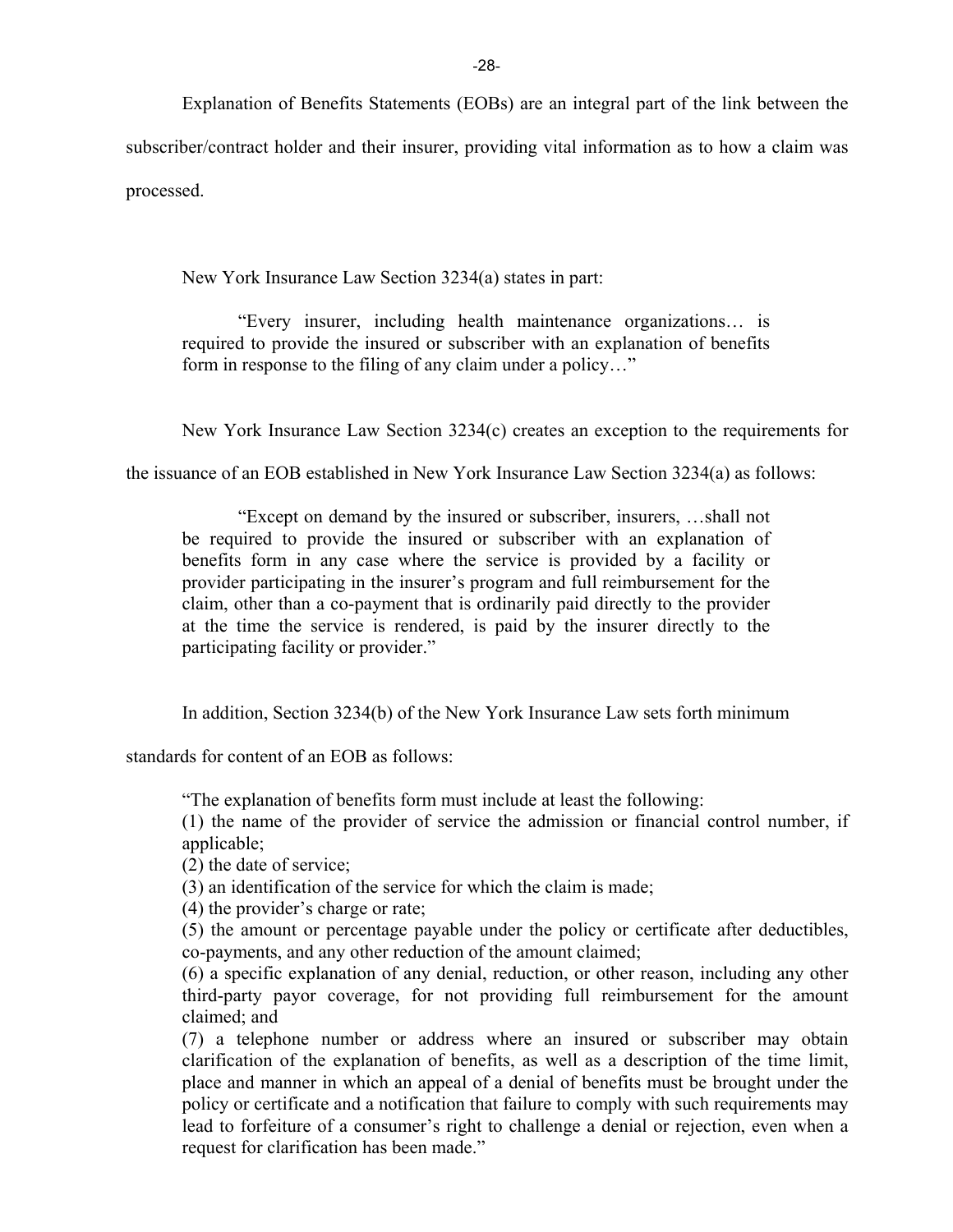A review of a sample of the Company's paid and denied claims for members/providers residing or located in New York during the first nine months of year 2003 was performed. The review revealed that EOBs issued by the Company failed to contain all the language required by Section 3234(b) of the New York Insurance Law (including the appeal language). Its EOBs, in the form as presented to the examiners, would not be sufficient to serve as a proper EOB. The subscribers were neither properly informed of their appeal rights, nor were they advised how their claims were processed. Therefore, all claims processed either paid or wholly/partially denied to New York subscribers and/or providers were in violation of Section 3234(b) of the New York Insurance Law.

It is recommended that the Company issue EOBs that include all of the requisite information required by Section 3234(a) and (b) of the New York Insurance Law. Accordingly, subscribers will be properly informed of their appeal rights and how their claims are processed.

#### D. Prompt Pay Law

Section 3224-a of the New York Insurance Law, "Standards for prompt, fair and equitable settlement of claims for health care and payments for health care services" (Prompt Pay), requires all insurers to pay undisputed claims within forty-five days of receipt. If such undisputed claims are not paid within forty-five days of receipt, interest may be payable.

#### Section 3224-a(a) states in part: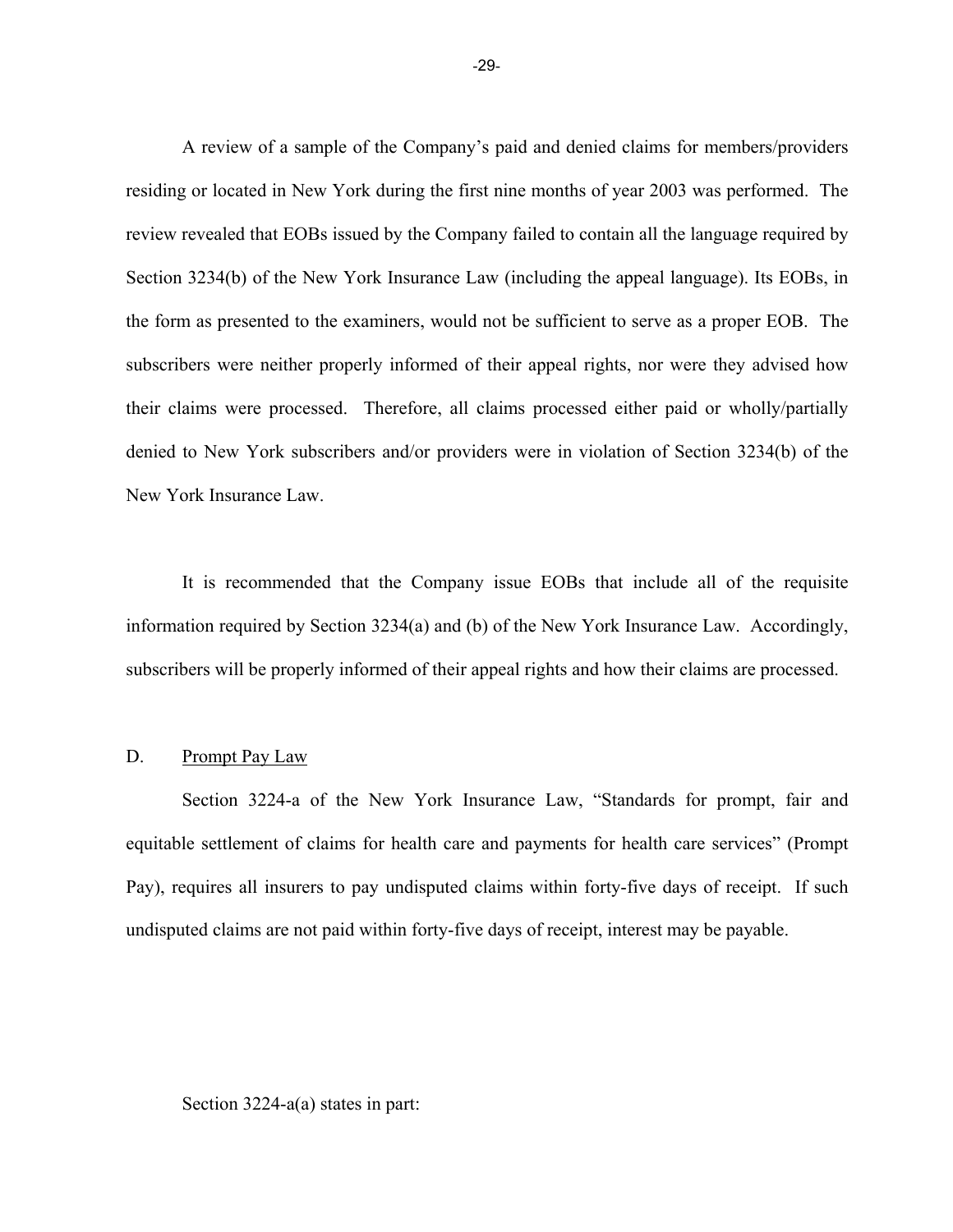"…such insurer or organization or corporation shall pay the claim to a policyholder or covered person or make a payment to a healthcare provider within forty-five days of receipt of a claim or bill for service rendered."

#### Section 3224-a(b) states in part:

"…an insurer or organization or corporation shall pay any undisputed portion of the claim in accordance with this subsection and notify the policyholder, covered person or health care provider in writing within thirty calendar days of the receipt of the claim: that it is not obligated to pay the claim or make the medical payment, stating the specific reasons why it is not liable; or to request all additional information needed to determine liability to pay the claim or make the health care payment…"

Section 3224-a(c) states in part:

"… any insurer or organization or corporation that fails to adhere to the standards contained in this section shall be obligated to pay to the health care provider or person submitting the claim, in full settlement of the claim or bill for health care services, the amount of the claim or health care payment plus interest…"

A review was made of year 2002 claims and the first nine months of year 2003 claims,

using ACL audit software, for compliance with Section 3224-a of the New York Insurance Law.

The review also determined whether or not interest was appropriately paid pursuant to Section

3224-a(c) of the New York Insurance Law to those claimants not receiving payment within the

timeframes required by Section 3224-a (a) and (b) of the New York Insurance Law.

A claim was defined as the total number of items submitted on a single claim form to which the Company assigned a unique claim number. This definition was agreed to by both the examiners and the Company.

Claims paid to New York State groups and providers/subscribers totaled 4,542 in calendar year 2002, and 11,087 in the first nine months of 2003. Within these claim populations,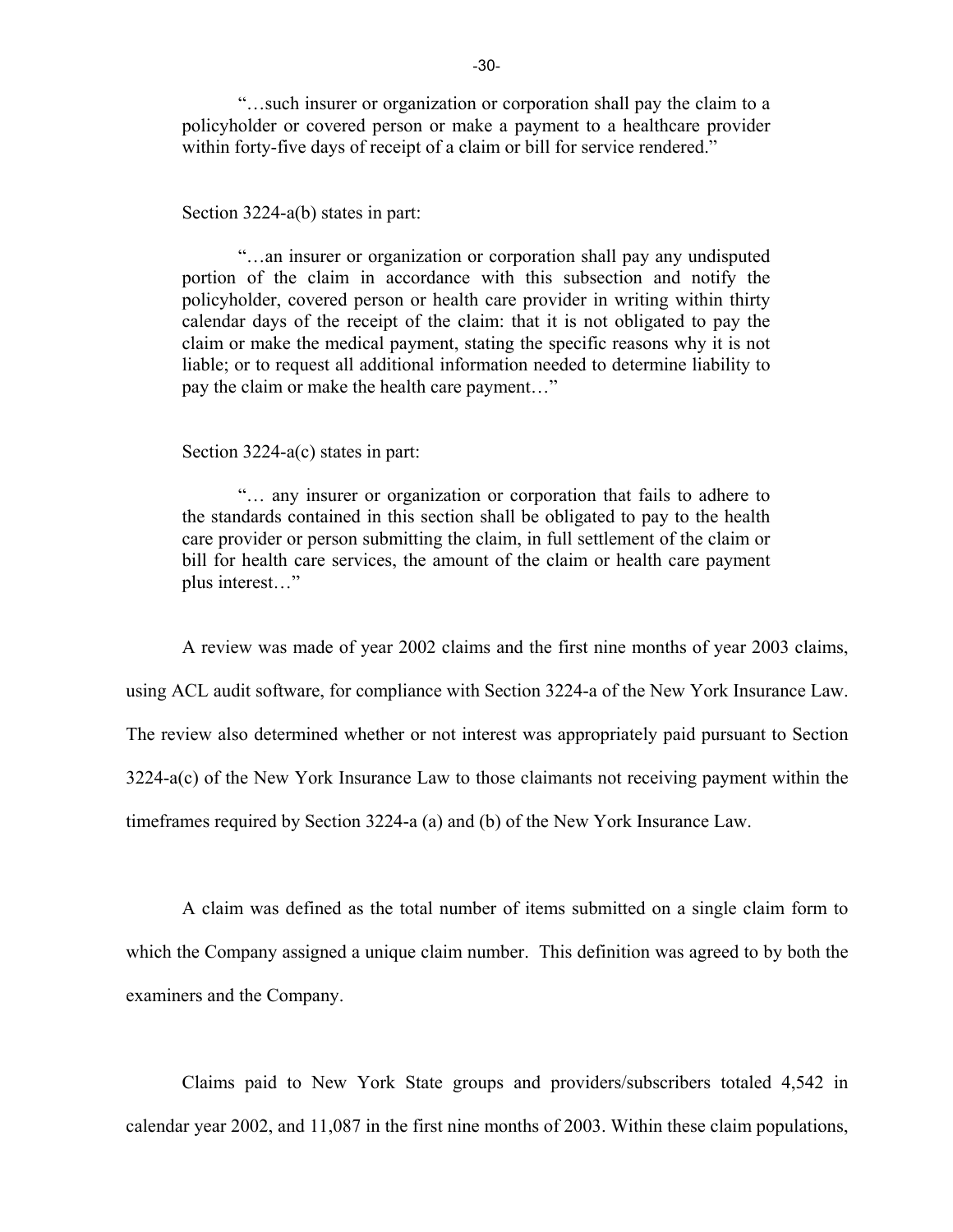there were 123 in 2002 and 477 in the first nine months of 2003 that were identified as having a payment date more than 45 days after their receipt.

The examiner's review of these claims revealed that 76 out of the 123 calendar year 2002 claims and 116 out of the 477 calendar year 2003 claims were in violation of Section 3224-a (a) of the New York Insurance Law.

Out of the 76 claims and 116 claims identified as being in violation of Section 3224 a(a), 10 claims and 21 claims, respectively, were also found to be in violation of Section 3224 a(c) because interest due of two dollars or more was not paid.

A second population of 2,307 claims processed for New York State groups and providers/subscribers, during the first nine months of 2003, was identified where claims were denied more than 30 days after the receipt date. A sample of 167 claims was drawn from this population.

The examiner's review of the sampled claims revealed violations of Section 3224-a (b) of the New York Insurance Law as shown in the following chart: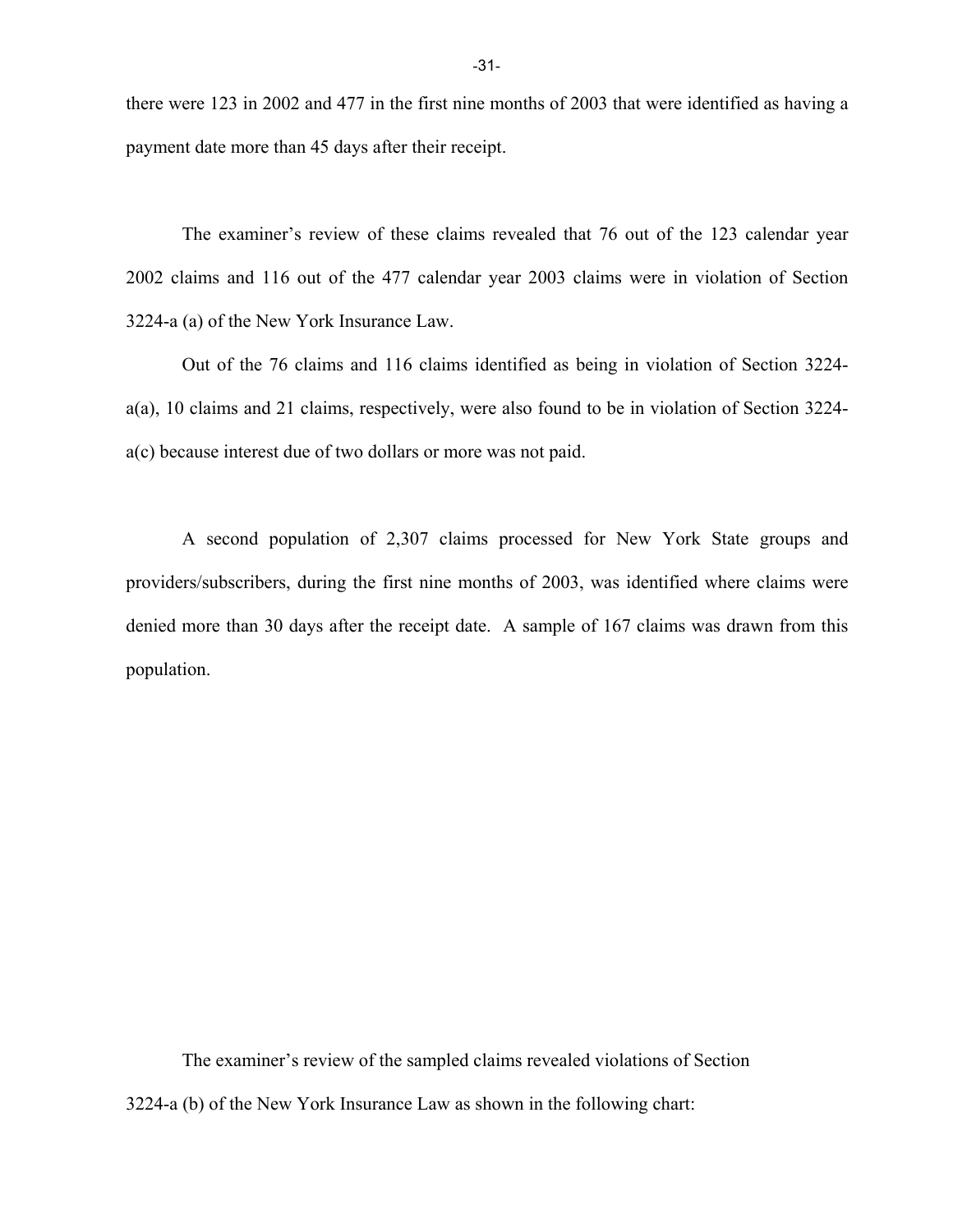| Description                  | Denied claims over 30 days |
|------------------------------|----------------------------|
| Claim population             | 2,307                      |
| Sample size                  | 167                        |
| Number of claims with errors | 5                          |
| <b>Calculated Error Rate</b> | 2.99%                      |
| <b>Upper Error limit</b>     | 5.58%                      |
| Lower Error limit            | .41%                       |
| Upper limit Claims in error  | <u> 129</u>                |
| Lower limit Claims in error  | <u>9</u>                   |

The upper and lower error limits represent the range of potential error (e.g. if 100 samples were selected the rate of error would fall between these limits 95 times).

It is recommended that the Company improve its internal claim processing procedures in order to ensure full compliance with Subsections 3224-a(a), (b) and (c) of the New York Insurance Law.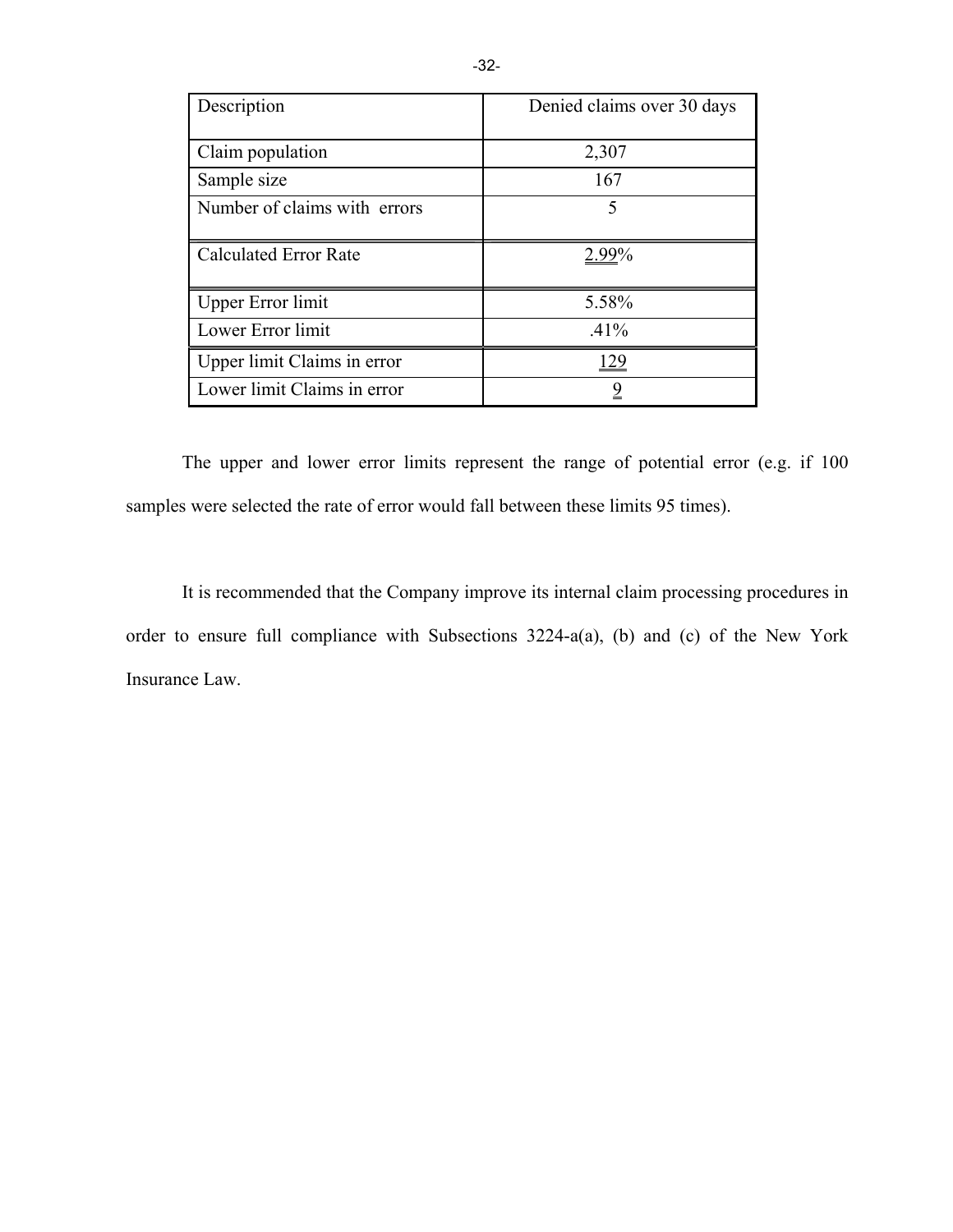-33-

#### 6. COMPLIANCE WITH PRIOR REPORT ON EXAMINATION

The examiner reviewed the Company's compliance with the following three comments

and recommendations of the prior report on examination (page numbers refer to prior report):

#### ITEM PAGE NO.

# A. Accounts and Records 15

(1). It is recommended that the Company explore means of simplifying its cash account reconciliation in order to establish a clear audit trail for verification purposes.

The Company cash account reconciliation was simplified and the examiners were able to verify such cash account reconciliation.

(2). It is recommended that the Company establish written guidelines for the reimbursement of travel and entertainment expenses.

The Company complied with the recommendation and established written guidelines for the reimbursement of travel and entertainment expenses.

#### B Prompt Pay Law 22

It is recommended that the Company include data such as date received and date paid in its records in order to simplify verification of compliance with the Prompt Pay Law.

The Company complied with this recommendation.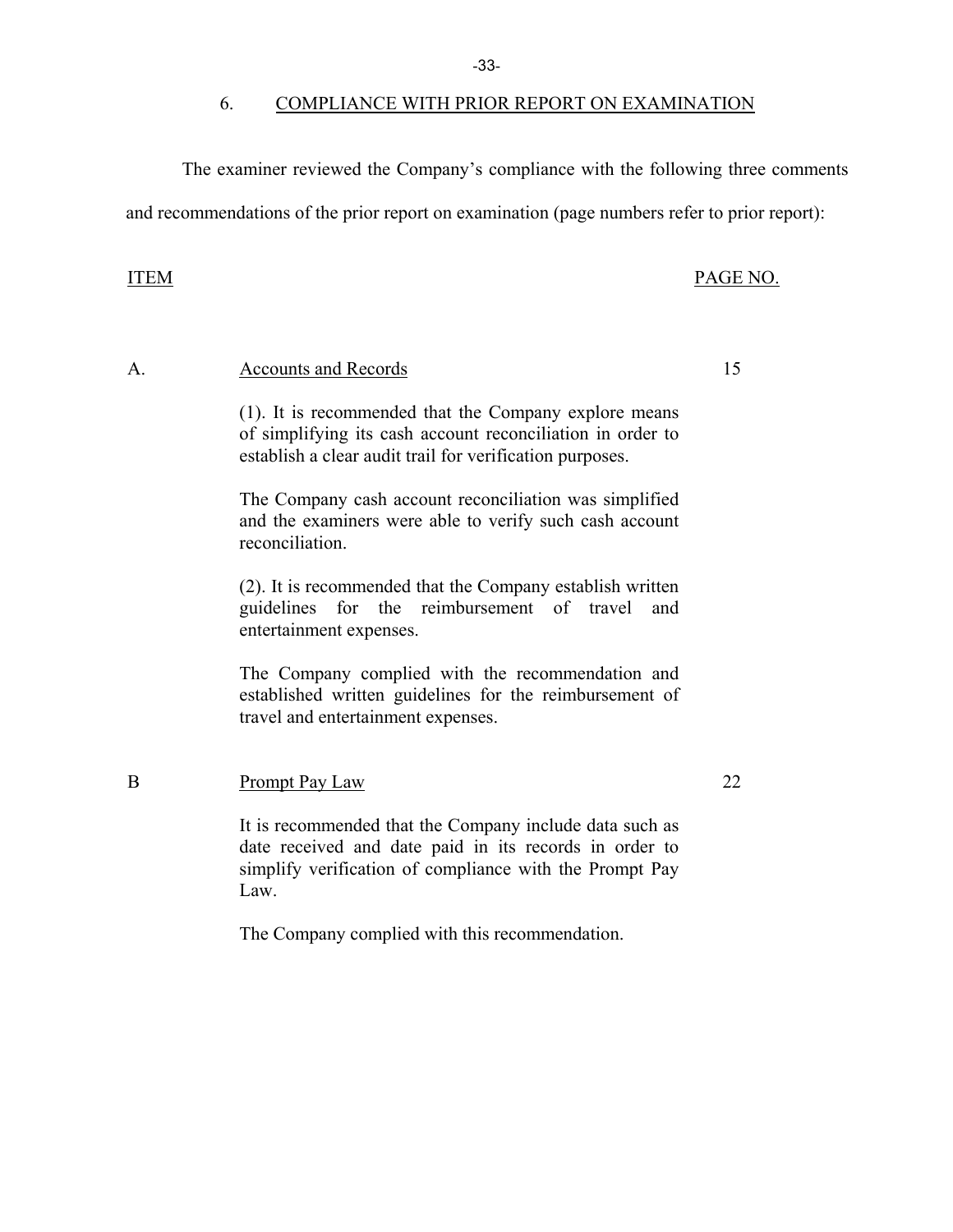### 7. SUMMARY OF COMMENTS AND RECOMMENDATIONS

#### ITEM

### PAGE NO.

- A. It is recommended that the Company amend its by-laws or add another 5 director to the Executive Committee, in order to comply with the requirement of Article VI, Section 1 of the Company's by-laws.
- B. It is recommended that members of the Finance Committee who are 6 unable to attend at least 50% of its meetings should resign or be removed from the Committee by the Board of Directors. The Company should take into consideration the attendance of its directors at subcommittee meetings, when electing directors to serve on subcommittees.
- C. It is recommended that, in the future, the Company maintain written 10 and signed reinsurance agreements pertaining to its reinsurance business.
- D. It is recommended that the custodian agreements between the Company 15 and HSBC Bank be revised to include all of the protective covenants and provisions outlined, in order to meet the minimum custodial guidelines established by the New York State Insurance Department for the contents of such agreements.
- E. It is recommended that the Company comply with the requirements of 21 Section 4209(c) of the New York Insurance Law and include a clear statement in its policies as to whether or not the holder of such policy is subject to a liability for assessment.
- F. It is recommended that the Company comply with the requirement of 22 Section 3201(b)(1) of the New York Insurance Law and submit the two endorsements of mandated benefits to the New York Insurance Department for approval. It is further recommended that the Company, in the future, submit all endorsements to the Department for approval prior to the issuance of such endorsements.
- G. It is recommended that the Company establish a claims processing 24 manual and appropriately train all persons responsible for the supervision, processing and settlement of claims.

#### -34-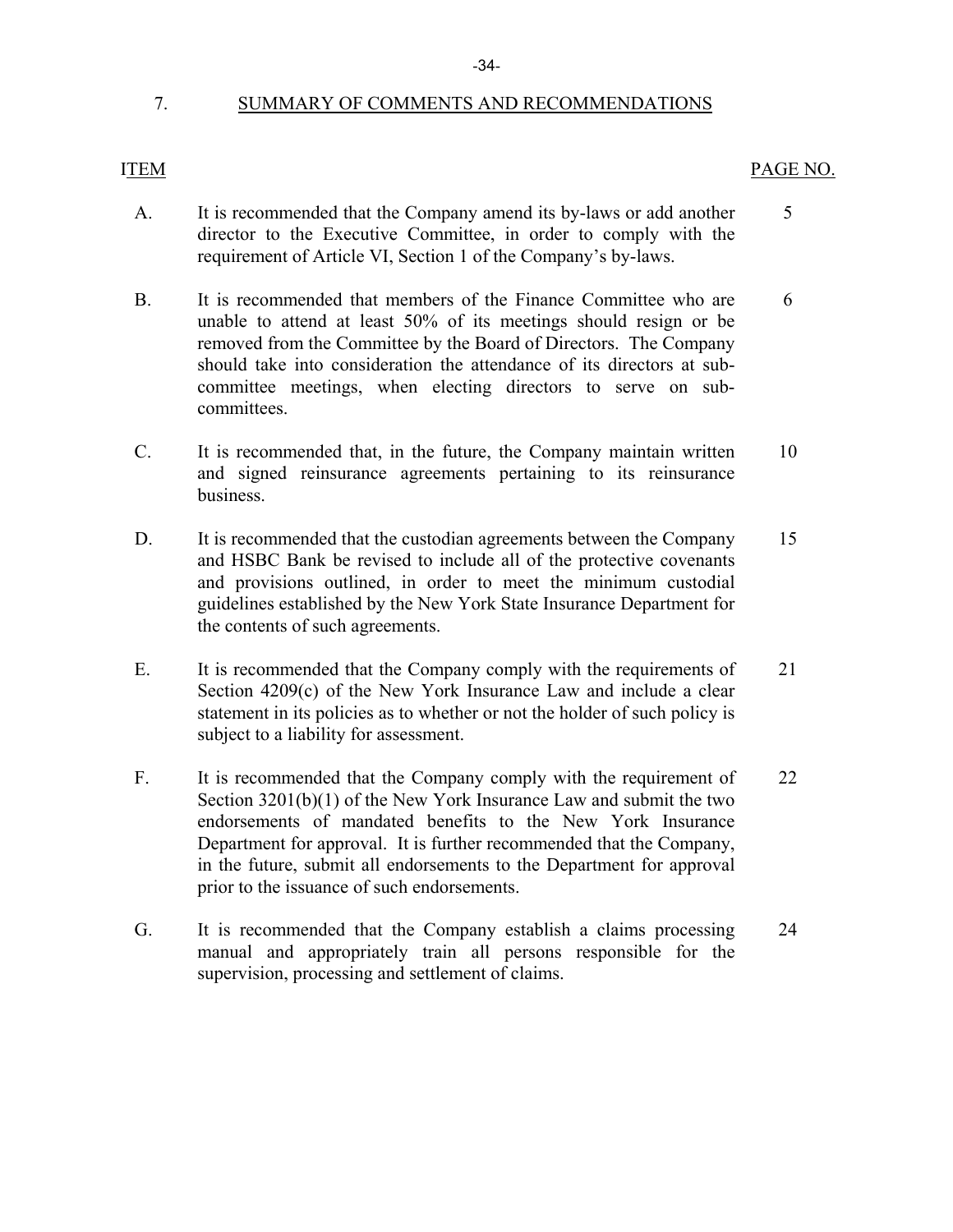#### PAGE NO.

- H. It is recommended that the Company comply with New York Insurance Department Regulation No. 64 (11 NYCRR 216.0(e)(6)) and distribute a copy of Regulation No. 64 to every person directly responsible for the supervision, handling and settlement of claims subject to such regulation. It is further recommended that the Company satisfy itself that all such personnel are thoroughly conversant with, and are complying with Regulation No. 64. 24
- I. It is recommended that the Company adopt procedures to separate properly the duties of its claim department personnel. 25
- J. It is recommended that the Company establish appropriate guidelines and procedures, including the definition of reported charges, for its claims examiners to follow relative to the entry of claims data into the Company's claims system. 26
- K. It is recommended that the Company adopt procedures to complete the adjudication of all claims, within 12 months from the date the claim is received, except in certain situations where additional time is warranted. 27

It is recommended that the Company deny claims for which information necessary to process the claim was requested, but not received, and issue an EOB to the subscriber in compliance with Section 3234 of the New York Insurance Law. 27

- L. It is recommended that the Company discontinue the practice of administrative deletion for duplicate claims. It is recommended that the Company enter the duplicate claims data into its claims system and properly deny such duplicate claims. 27
- M. It is recommended that the Company issue EOBs that include all of the requisite information required by Section 3234(a) and (b) of the New York Insurance Law. Accordingly, subscribers will be properly informed of their appeal rights and how their claims are processed. 29
- N. It is recommended that the Company improve its internal claim processing procedures in order to ensure full compliance with Subsections 3224-a(a), (b) and (c) of the New York Insurance Law. 32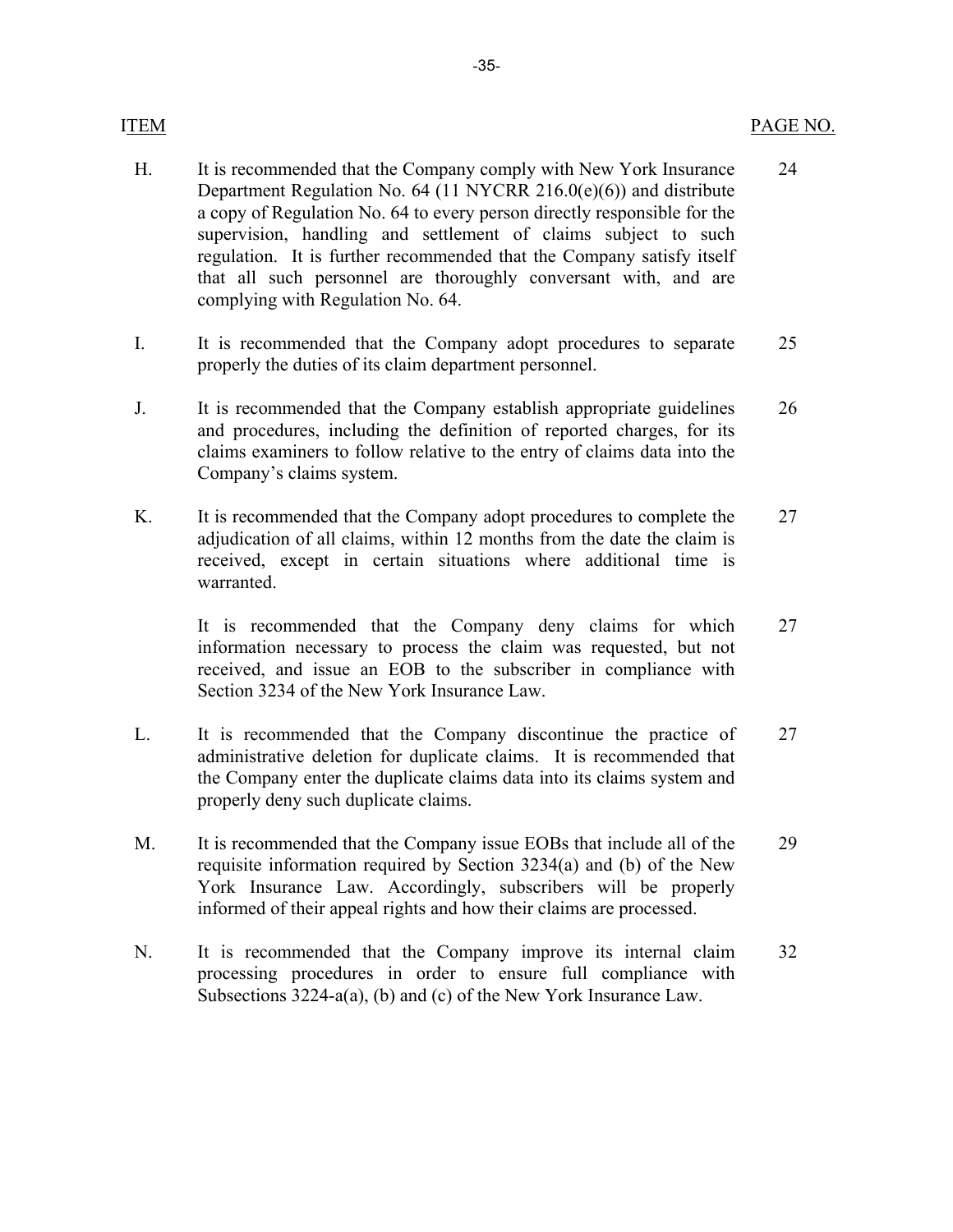Respectfully submitted,

Elsaid E. Elbially Associate Insurance Examiner, CFE

 $\mathcal{L}_\text{max}$  , where  $\mathcal{L}_\text{max}$  and  $\mathcal{L}_\text{max}$  and  $\mathcal{L}_\text{max}$ 

STATE OF NEW YORK) )SS COUNTY OF ALBANY )

ELSAID E. ELBIALLY, being duly sworn, deposes and says that the foregoing report, subscribed by him, is true to the best of his knowledge and belief.

Elsaid E. Elbially

 $\mathcal{L}_\text{max}$  , where  $\mathcal{L}_\text{max}$  , we have the set of  $\mathcal{L}_\text{max}$ 

Subscribed and sworn to before me

this  $\frac{day \text{ of } 2004.}{}$